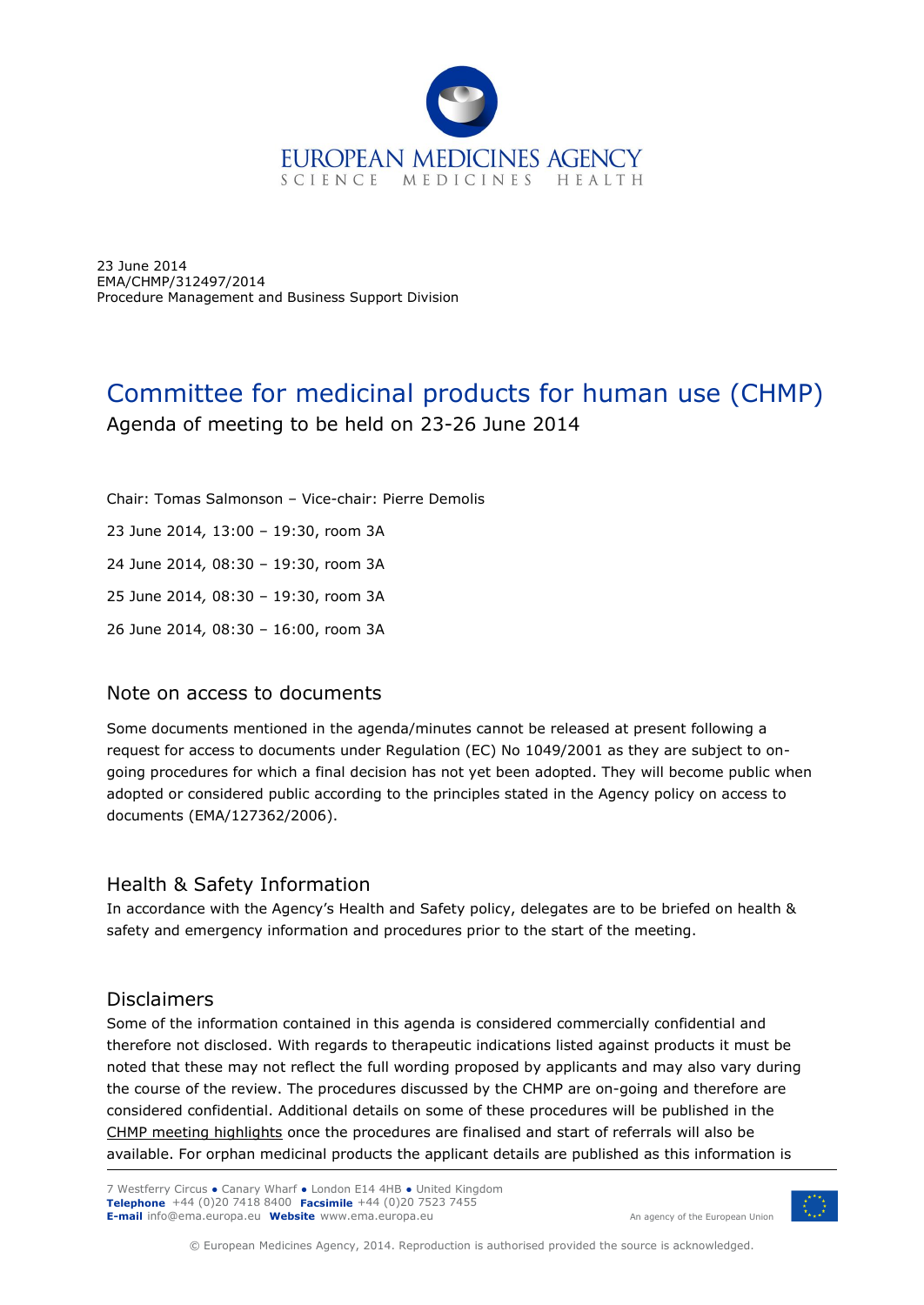already publicly available. Of note, this agenda is a working document primarily designed for CHMP members and the work the Committee undertakes.

Further information with relevant explanatory notes can be found at the end of this document.

## For adoption

**AGENDA** (EMA/CHMP/312497/2014) and Annex to CHMP agenda of the CHMP plenary session to be held 23-26 June 2014

**TIMESCHEDULE** of the CHMP plenary session to be held 23-26 June 2014

**MINUTES** of the CHMP plenary session held 19- 22 May 2014(EMA/CHMP/329259/2014)

**MINUTES** of the June 2014 CHMP ORGAM meeting held on 16 June 2014 (EMA/CHMP/359130/2014)

For information

**PRE-MEETING LIST** of participants and restrictions in relation to declarations of interests applicable to the items of the agenda for the CHMP plenary session to be held 23-26 June 2014.

*See June 2014 minutes (to be published post July 2014 CHMP meeting)*

Draft Agenda of July 2014 CHMP meeting

### **Table of Contents**

| 2.4. Update on on-going new applications for Centralised Procedures 8 |  |
|-----------------------------------------------------------------------|--|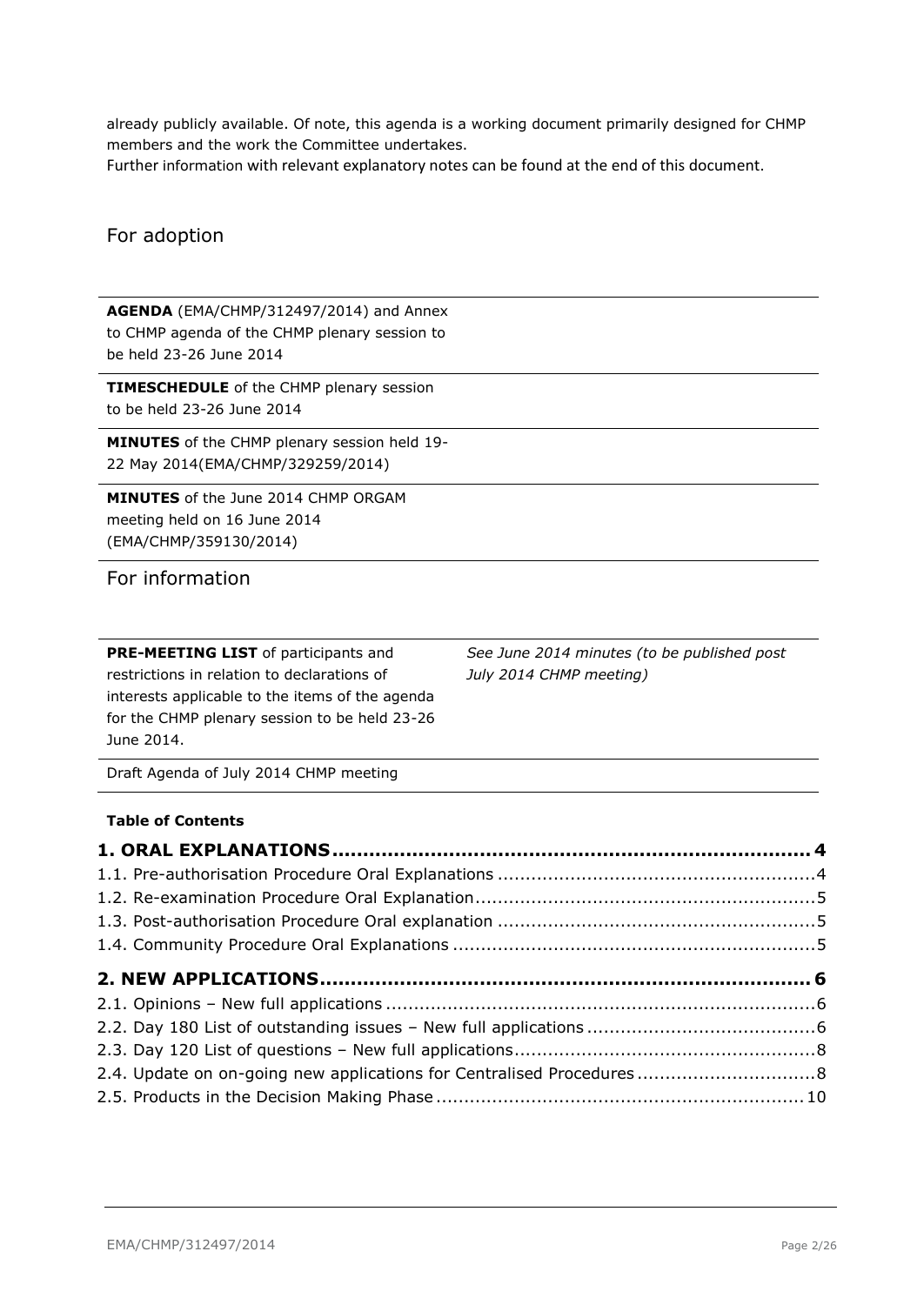| 3. Extension of marketing authorisation according to Annex I of Reg.                                                                                              |
|-------------------------------------------------------------------------------------------------------------------------------------------------------------------|
| 3.1. Extension of marketing authorisation according to Annex I of Reg. 1234/2008; Opinions                                                                        |
|                                                                                                                                                                   |
| 3.2. Extension of marketing authorisation according to Annex I of Reg. 1234/2008; Day 180                                                                         |
|                                                                                                                                                                   |
| 3.3. Extension of marketing authorisation according to Annex I of Reg. 1234/2008; Day 120                                                                         |
|                                                                                                                                                                   |
| 3.4. Update on on-going Extension application according to Annex I of Reg. 1234/2008  11                                                                          |
| 4. TYPE II VARIATIONS - Extension of indication procedures  11                                                                                                    |
| 4.1. Opinions or Requests for Supplementary information - - Type II variation; Extension of                                                                       |
|                                                                                                                                                                   |
| 4.2. Update on on-going Type II variation - Extension of indications  14                                                                                          |
| 5. ANCILLARY MEDICINAL SUBSTANCES IN MEDICAL DEVICES  15                                                                                                          |
| 5.1. Opinions / Day 180 List of outstanding issues / Day 120 List of Questions  15                                                                                |
| 6. RE-EXAMINATION PROCEDURE (NEW APPLICATIONS) UNDER ARTICLE                                                                                                      |
|                                                                                                                                                                   |
|                                                                                                                                                                   |
| 7. RE-EXAMINATION PROCEDURE (TYPE II VARIATIONS) UNDER ARTICLE<br>6(9) OF COMMISSION REGULATION EC NO 1085/2003 15                                                |
|                                                                                                                                                                   |
|                                                                                                                                                                   |
| 9. PROCEDURE UNDER ARTICLE 83(1) OF REGULATION (EC) 726/2004                                                                                                      |
|                                                                                                                                                                   |
|                                                                                                                                                                   |
|                                                                                                                                                                   |
| 12.1. Procedure for Centrally Authorised products under Article 20 Council Regulation (EC)                                                                        |
| 12.2. Requests for CHMP Opinion under Article 5(3) and 57 (1)p of Regulation (EC) No                                                                              |
|                                                                                                                                                                   |
| 12.3. Procedure under Articles 5(2) and 10 of the Regulation (EC) No 726/2004 17                                                                                  |
| 12.4. Disagreement between Member States on application for medicinal product (Potential<br>serious risk to Public Health) -under Article 29(4) of 2001/83/EC  18 |
| 12.5. Harmonisation - Referral procedure under Article 30 of Directive 2001/83/EC 18                                                                              |
| 12.6. Community Interests - Referral under Article 31 of Directive 2001/83/EC  19                                                                                 |
|                                                                                                                                                                   |
| 12.7. Re-examination procedure under Article 32(4) of Directive 2001/83/EC  19                                                                                    |
| 12.9. Disagreement between Member States on Type II variation- Arbitration procedure                                                                              |
|                                                                                                                                                                   |
| 12.11. Referral under Article 13 Disagreement between Member States on Type II variation-                                                                         |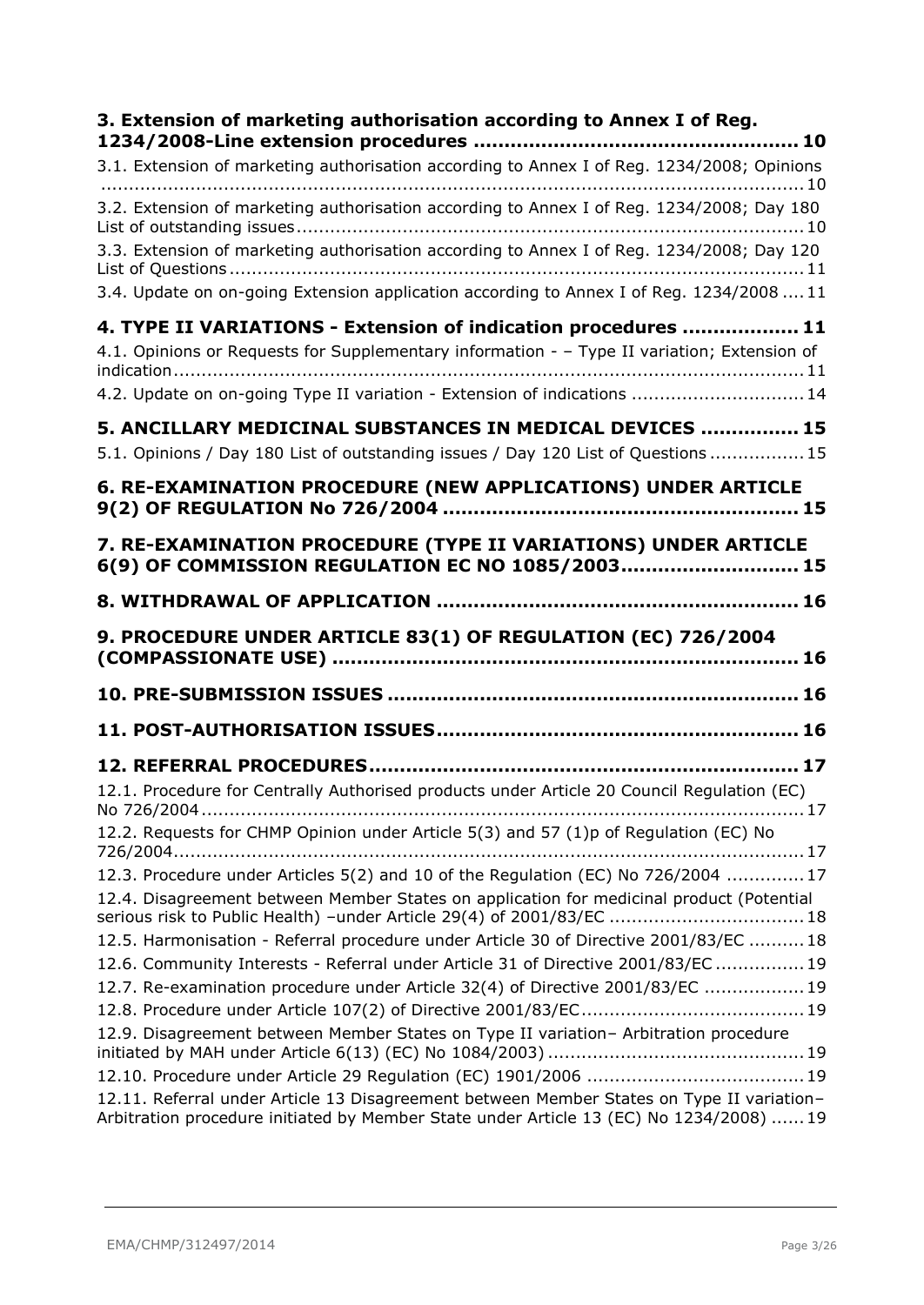| 15.4. Requests for CHMP Opinion under Article 57 (1)P of Regulation (EC) NO 726/2004  21 |  |
|------------------------------------------------------------------------------------------|--|
|                                                                                          |  |
|                                                                                          |  |
| 16. SCIENTIFIC ADVICE WORKING PARTY (SAWP)  21                                           |  |
|                                                                                          |  |
| 17.1. Coordination Group for Mutual Recognition and Decentralised Procedures 21          |  |
|                                                                                          |  |
| 18.1. Committee for Medicinal Products for Veterinary Use (CVMP)  21                     |  |
|                                                                                          |  |
|                                                                                          |  |
|                                                                                          |  |
|                                                                                          |  |
|                                                                                          |  |

## <span id="page-3-0"></span>**1. ORAL EXPLANATIONS**

## <span id="page-3-1"></span>**1.1. Pre-authorisation Procedure Oral Explanations**

| $(EMEA/H/C/002314)$ , (bazedoxifene /<br>estrogens conjugated), (treatment of oestrogen<br>deficiency and osteoporosis)<br>List of Outstanding Issues adopted in March<br>2014.<br>List of Questions adopted in November 2012.        | Possible oral explanation to be held on Tuesday<br>24 June 2014 at 9.00. Opinion in July 2014. |
|---------------------------------------------------------------------------------------------------------------------------------------------------------------------------------------------------------------------------------------|------------------------------------------------------------------------------------------------|
| (EMEA/H/C/002418), Orphan<br>(dexamethasone acetate), (treatment of<br>symptomatic multiple myeloma)<br>List of Outstanding Issues adopted in<br>September 2013 and February and April 2014.<br>List of Questions adopted in May 2013 | Possible oral explanation to be held on Tuesday<br>24 June 2014 at 11.30.                      |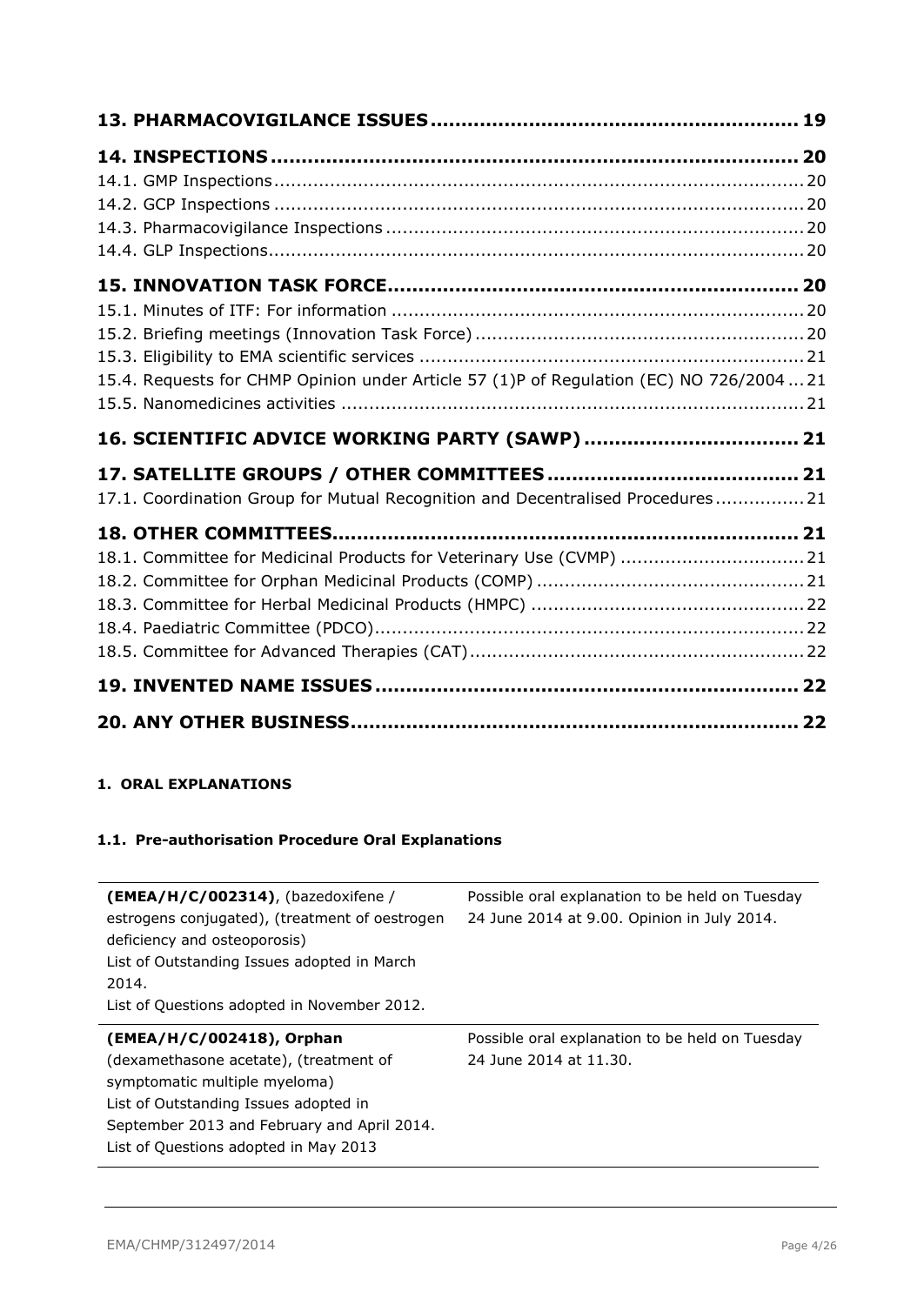**(EMEA/H/C/002647)**, (insulin degludec / liraglutide), (treatment of type 2 diabetes mellitus) List of Outstanding Issues adopted on 20.03.2014. List of Questions adopted on 24.10.2013.

- List of experts for the SAG Diabetes/Endocrinology adopted via written procedure on 4 June 2014: **For information**
- Report from SAG Diabetes/Endocrinology held on 5 June 2014: **For discussion**
- BWP Report: **For adoption**

## <span id="page-4-0"></span>**1.2. Re-examination Procedure Oral Explanation**

No items

### <span id="page-4-1"></span>**1.3. Post-authorisation Procedure Oral explanation**

| Ozurdex (EMEA/H/C/001140/II/0015),                                                                                                       | Possible oral explanation to be held on                                                                              |
|------------------------------------------------------------------------------------------------------------------------------------------|----------------------------------------------------------------------------------------------------------------------|
| (dexamethasone), MAH: Allergan                                                                                                           | Wednesday 25 June 2014 at 9.00.                                                                                      |
| Pharmaceuticals Ireland, Rapporteur: Greg<br>Markey, Co-Rapporteur: Concepcion Prieto<br>Yerro, PRAC Rapporteur: Julie Williams, "Update | See also 4.1 Opinions or Requests for<br>Supplementary information - - Type II<br>variation; Extension of indication |
| of section 4.1 of the SmPC to add a new                                                                                                  |                                                                                                                      |
| indication for treatment of adult patients with                                                                                          |                                                                                                                      |
| diabetic macular oedema.                                                                                                                 |                                                                                                                      |
| The MAH also used this opportunity to                                                                                                    |                                                                                                                      |
| implement QRD version 9.0."                                                                                                              |                                                                                                                      |
| Request for Supplementary Information adopted                                                                                            |                                                                                                                      |
| on 20.02.2014, 24.10.2013.                                                                                                               |                                                                                                                      |

#### <span id="page-4-2"></span>**1.4. Community Procedure Oral Explanations**

No items

Possible oral explanation to be held on Tuesday 24 June 2014 at 14.00.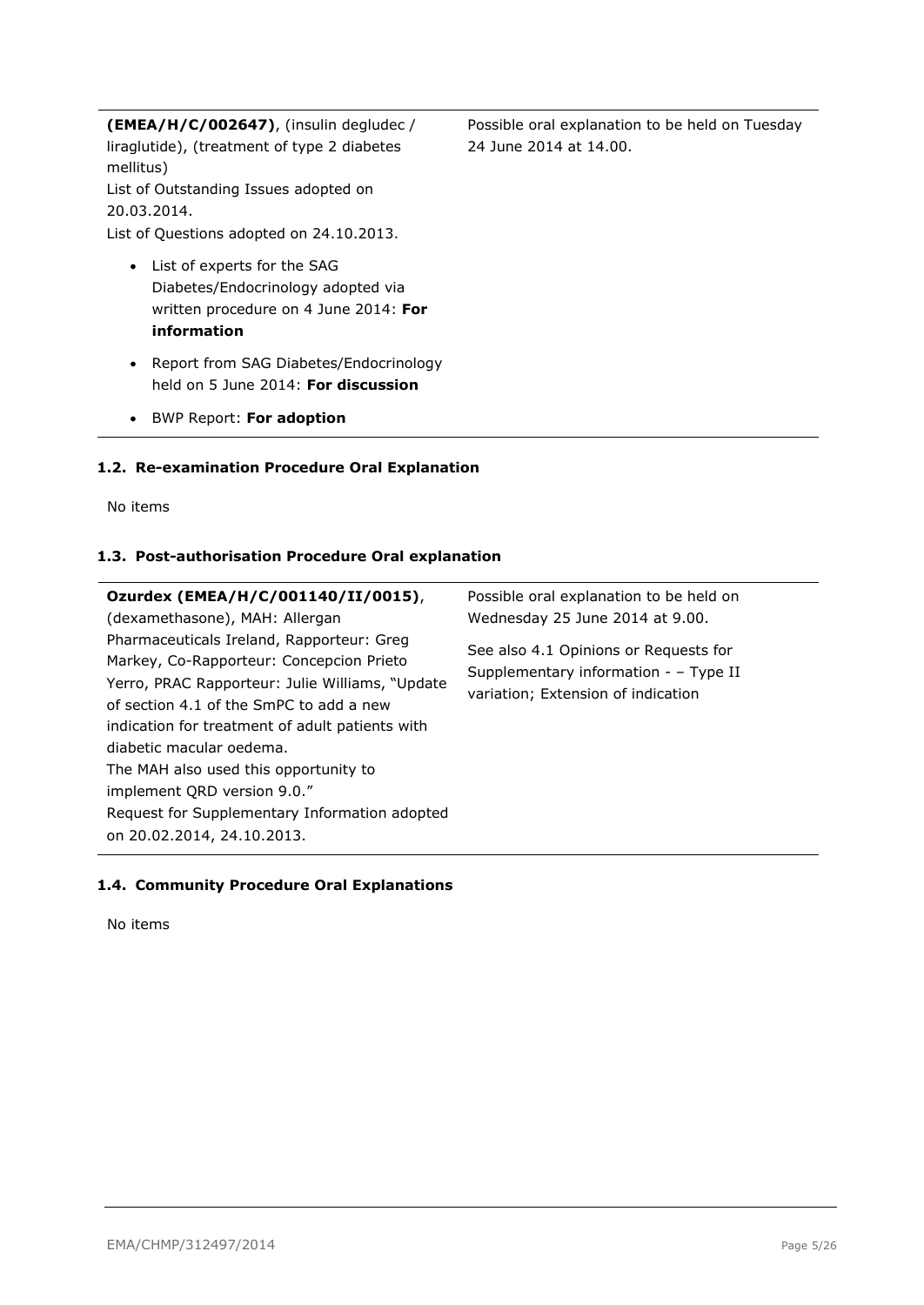### <span id="page-5-0"></span>**2. NEW APPLICATIONS**

#### <span id="page-5-1"></span>**2.1. Opinions – New full applications**

## **(EMEA/H/C/002835)**

(insulin glargine), (treatment of diabetes mellitus) List of Outstanding Issues adopted on 20.03.2014. List of Questions adopted on 10.10.2013.

BWP Report: **For adoption**

**(EMEA/H/C/002272)**, (clopidogrel / acetylsalicylic acid), (indicated for the prevention of atherothrombotic events) List of Outstanding Issues adopted on 25.04.2014. List of Questions adopted on 18.12.2013.

#### **(EMEA/H/C/003768)**

(daclatasvir), (treatment of chronic hepatitis C virus (HCV)) List of Questions adopted on 25.04.2014.

#### **(EMEA/H/C/002705)**, (mixture of polynuclear

iron(iii)-oxyhydroxide, sucrose and starches), (indicated for the control of serum phosphorus levels in patients with end-stage renal disease (ESRD)) List of Outstanding Issues adopted on 24.10.2013, 22.05.2014. List of Questions adopted on 30.05.2013.

## **(EMEA/H/C/002557)**, (flutemetamol f-18),

(indicated for the visual detection of amyloidbeta neuritic plaques in the brain) List of Outstanding Issues adopted on 19.12.2013. List of Questions adopted on 25.04.2013.

#### <span id="page-5-2"></span>**2.2. Day 180 List of outstanding issues – New full applications**

#### **(EMEA/H/C/002829), Orphan**,

(ramucirumab), Applicant: Eli Lilly Nederland B.V., (treatment of gastric cancer) List of Questions adopted on 23.01.2014.

BWP Report: **For adoption**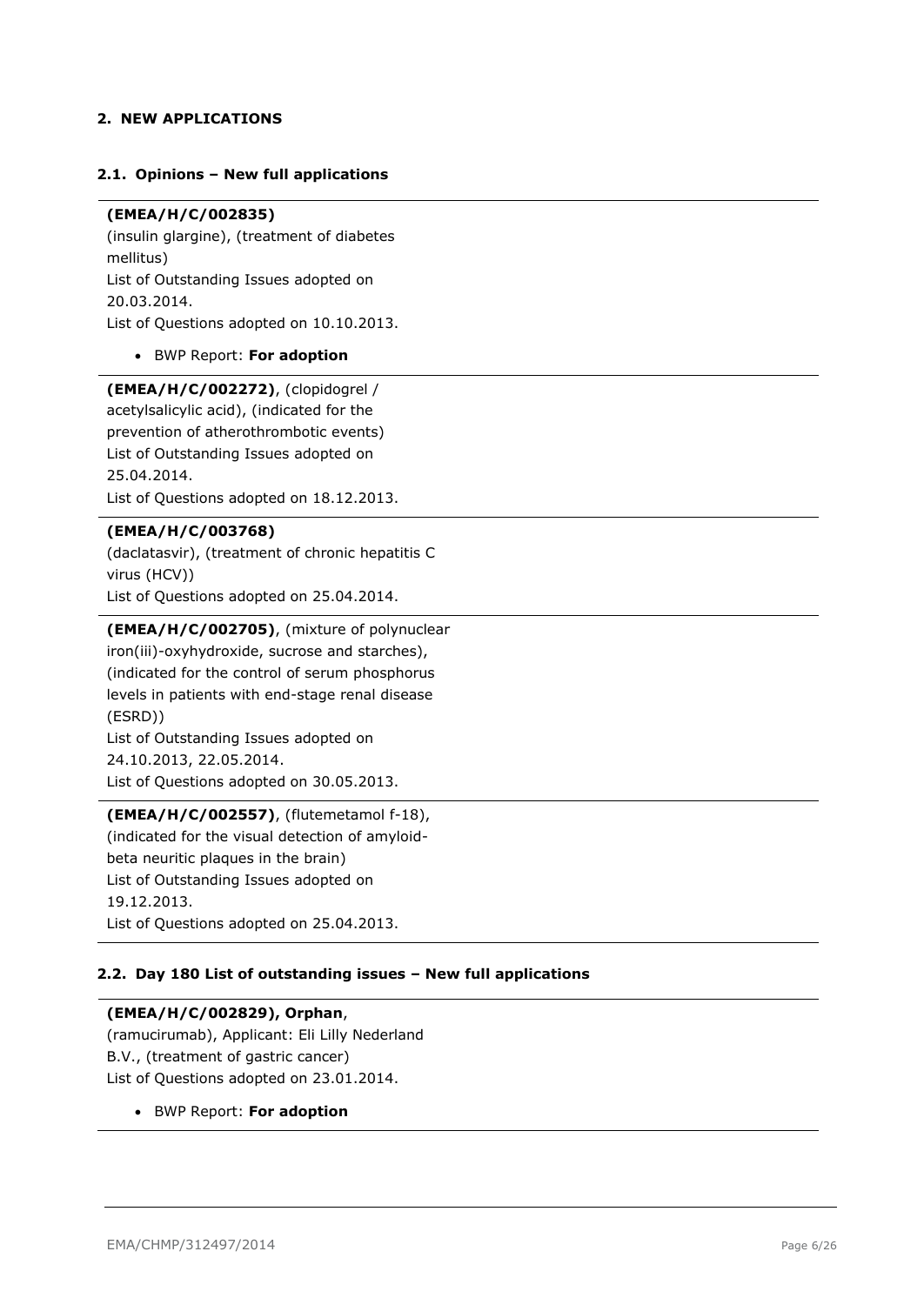## **(EMEA/H/C/003791), Orphan**

(ibrutinib), Applicant: Janssen-Cilag International NV, (treatment of mantle cell lymphoma, chronic lymphocytic leukaemia, small lymphocytic lymphoma) List of Questions adopted on 20.03.2014.

## **(EMEA/H/C/002810)**, (naloxegol)

(treatment of adult patients 18 years and older with opioid-induced constipation (OIC) including patients with inadequate response to laxatives) List of Questions adopted on 23.01.2014.

#### **(EMEA/H/C/003726), Orphan**

(olaparib), Applicant: AstraZeneca AB (treatment of ovarian cancer) List of Questions adopted on 23.01.2014.

#### **(EMEA/H/C/002819)**, (darunavir /

cobicistat), (treatment of patients with human immunodeficiency virus (HIV-1) in antiretroviral therapy (ART) naïve adults and ARTexperienced adults with no darunavir resistance associated mutations and who have plasma HIV-1 RNA < 100,000 copies/ml and CD4+ cell count  $\geq 100$  cells x 106/l.) List of Questions adopted on 20.02.2014.

## **(EMEA/H/C/002754)**, (dolutegravir /

abacavir / lamivudine), (treatment of Human Immunodeficiency Virus (HIV) infection in adults and adolescents from 12 years of age who are antiretroviral treatment-naïve or are infected with HIV without documented or clinically suspected resistance to any of the three antiretroviral agents) List of Questions adopted on 20.03.2014.

## **(EMEA/H/C/002825)**, (dulaglutide),

(treatment of adults with type 2 diabetes mellitus)

List of Questions adopted on 20.02.2014.

BWP Report: **For adoption**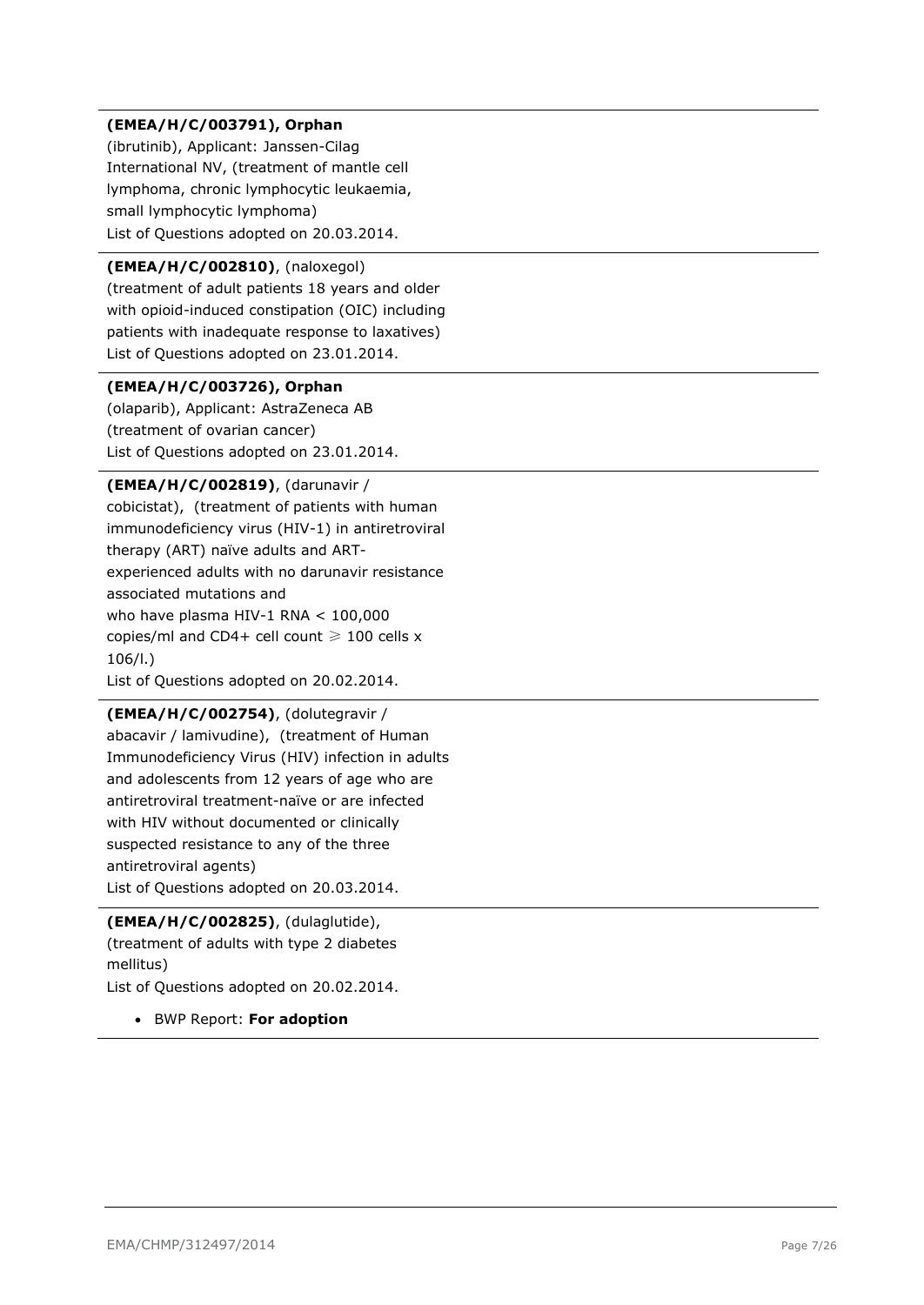**(EMEA/H/C/003843)**, (idelalisib), (treatment of patients with relapsed chronic lymphocytic leukaemia (CLL) and refractory indolent non-Hodgkin lymphoma (iNHL)) List of Questions adopted on 20.03.2014.

- List of experts for the SAG Oncology adopted by written procedure on 9 June 2014: **For information**
- Report from SAG Oncology held on 10 June 2014: **For discussion**

### <span id="page-7-0"></span>**2.3. Day 120 List of questions – New full applications**

#### **(EMEA/H/C/003906), Orphan**,

(ketoconazole), Applicant: Laboratoire HRA Pharma, (treatment of Cushing's syndrome)

#### **(EMEA/H/C/002629)**, (edoxaban),

(prevention of stroke and systemic embolism and treatment of venous thromboembolism)

**(EMEA/H/C/002749)**, (lutetium, isotope of mass 177), (used only for the radiolabelling of carrier molecules)

### **(EMEA/H/C/003785)**, (oritavancin),

(treatment of complicated skin and soft tissue infections (cSSTI))

**(EMEA/H/C/002846)**, (tedizolid phosphate), (treatment of complicated skin and soft tissue infections (cSSTI) in adults)

#### <span id="page-7-1"></span>**2.4. Update on on-going new applications for Centralised Procedures**

**(EMEA/H/C/002637)**, (balugrastim), (treatment of chemotherapy-induced neutropenia) List of Outstanding Issues adopted on 22.05.2014. List of Questions adopted on 19.09.2013.

 Letter from the applicant dated 12 June 2014 requesting an extension of clock stop to respond to the Day 180 List of Outstanding Issues adopted in May 2014: **For adoption**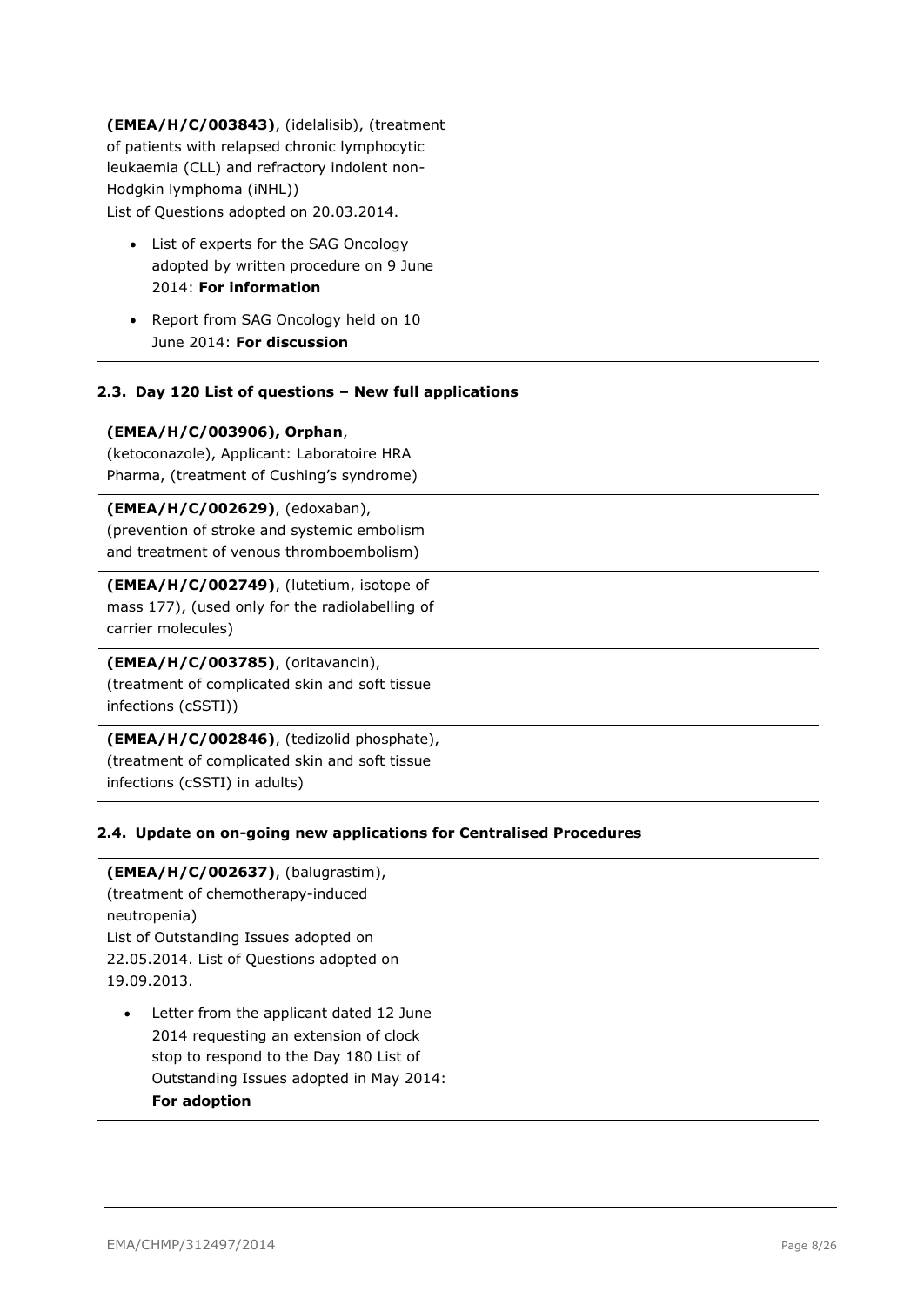## **(EMEA/H/C/002548), Orphan**

(afamelanotide), Applicant: Clinuvel (UK) Limited, (treatment of phototoxicity in adult patients with erythropoietic protoporphyria ) List of Outstanding Issues adopted 21.03.2013 and 23.01.2014 .

List of Questions adopted on 19.07.2012.

• Request from the applicant requesting an extension of clock stop to respond to the Day 180 List of Outstanding Issues adopted in January 2014: **For adoption**

## **(EMEA/H/C/002772) Orphan** (dasiprotimut t), Applicant: Biovest Europe Ltd, (treatment of non -Hodgkin's lymphoma)

 Letter from the applicant dated 13 June 2014 requesting an extension of clock stop to respond to the Day 120 List of Questions: **For information**

## **(EMEA/H/C/002830), Orphan**

(mifepristone), Applicant: FGK Representative Service GmbH, (treatment of signs and symptoms of endogenous Cushing's syndrome in adults)

List of Questions adopted on 20.03.2014.

 Letter from the applicant dated 18 June 2014 requesting extension of clock stop to respond to the Day 120 List of Questions **For information**

**(EMEA/H/C/002347)**, (perflubutane), (ultrasound imaging agent indicated for the detection of coronary artery disease (CAD)) Oral explanation was held in May 2014. List of Outstanding Issues adopted on 22.05.2014, 20.03.2014, 21.11.2013. List of Questions adopted on 21.02.2013.

 List of experts for SAG CVS : **For adoption**

## **(EMEA/H/C/002085)**, (tilmanocept) (used in the delineation and localisation of

lymph nodes) Oral explanation held in March 2014. List of Outstanding Issues adopted on 22.03.2014, 19.12.2013 and 24.10.2013. List of Questions

adopted in 30.05.2013. List of experts for SAG Oncology: **For** 

**adoption**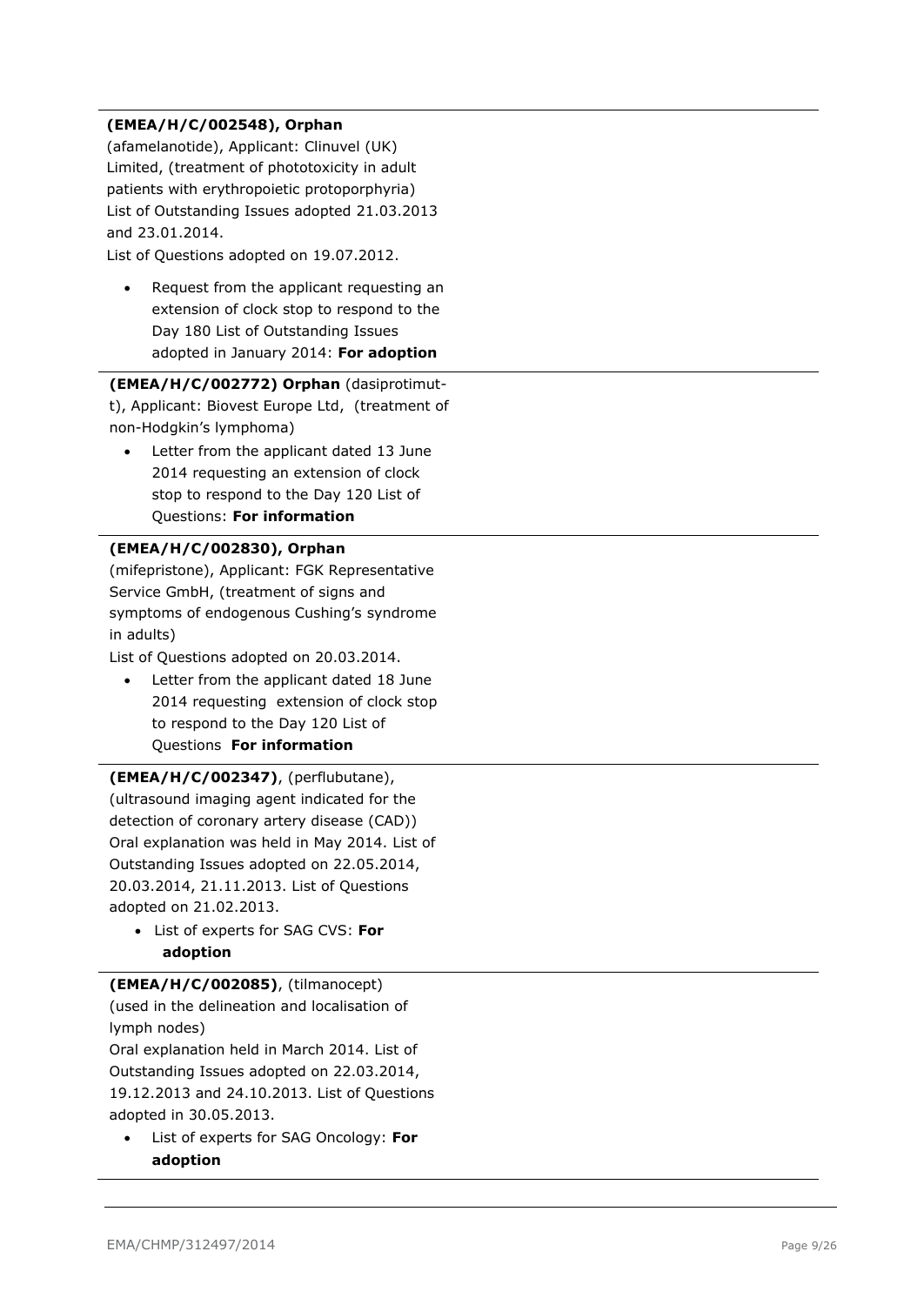**(EMEA/H/C/002807)**, (human fibrinogen / human thrombin), (fibrocaps (human plasmaderived fibrinogen and thrombin) is used as an adjunct to haemostasis)

List of Questions adopted on 22.03.2014.

 Letter from the applicant dated 18 June 2014 requesting an extension clock stop to respond to the Day 120 List of Questions : **For information**

## <span id="page-9-0"></span>**2.5. Products in the Decision Making Phase**

No items

### <span id="page-9-1"></span>**3. Extension of marketing authorisation according to Annex I of Reg. 1234/2008-Line extension procedures**

### <span id="page-9-2"></span>**3.1. Extension of marketing authorisation according to Annex I of Reg. 1234/2008; Opinions**

#### **Isentress**

### **(EMEA/H/C/000860/X/0044/G)**,

(raltegravir), MAH: Merck Sharp & Dohme Limited, Rapporteur: Greg Markey, Co-Rapporteur: Pierre Demolis, PRAC Rapporteur: Julie Williams "Grouping of a line extension application to introduce a new pharmaceutical form (100 mg granules for oral suspension) and a type II variation to extend the indication to toddlers and infants from 4 weeks to less than 2 years of age." List of Outstanding Issues adopted on 25.04.2014. List of Questions adopted on 19.12.2013.

## <span id="page-9-3"></span>**3.2. Extension of marketing authorisation according to Annex I of Reg. 1234/2008; Day 180 List of outstanding issues**

## **Synagis (EMEA/H/C/000257/X/0095)**,

(palivizumab), MAH: AbbVie Ltd., Rapporteur: Jens Heisterberg, Co-Rapporteur: Jan Mueller-Berghaus, PRAC Rapporteur: Line Michan, "Introduction of a new pharmaceutical form: 100 mg/ml solution for injection presented in vials containing 0.5 ml and 1 ml." List of Questions adopted on 20.02.2014.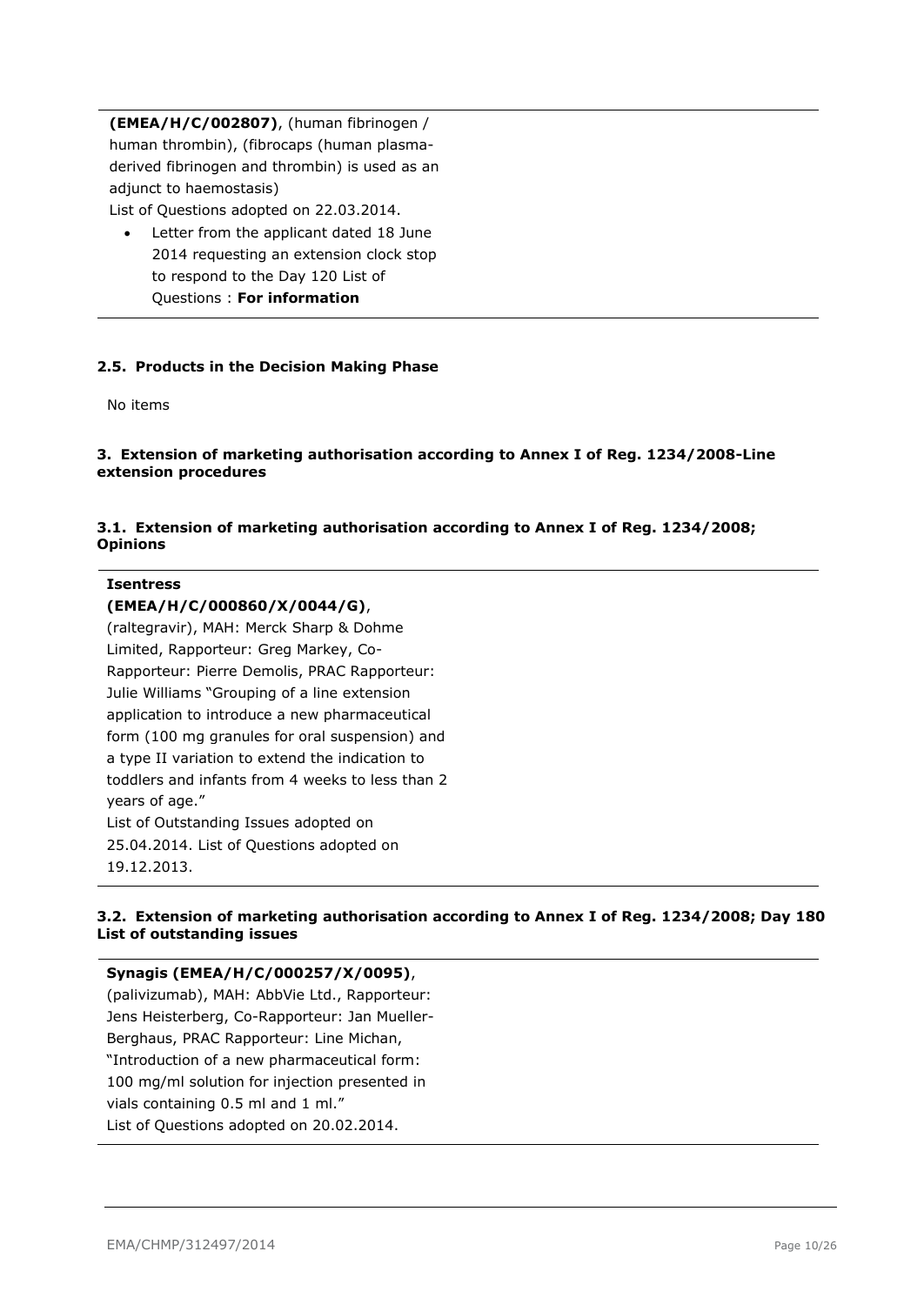## <span id="page-10-0"></span>**3.3. Extension of marketing authorisation according to Annex I of Reg. 1234/2008; Day 120 List of Questions**

### **Ibandronic acid Accord**

**(EMEA/H/C/002638/X/0006)**, (ibandronic acid), MAH: Accord Healthcare Limited, Generic, Rapporteur: Alar Irs, "To add a new strength/potency and a new pharmaceutical form 3 mg solution for injection."

## <span id="page-10-1"></span>**3.4. Update on on-going Extension application according to Annex I of Reg. 1234/2008**

No items

### <span id="page-10-2"></span>**4. TYPE II VARIATIONS - Extension of indication procedures**

## <span id="page-10-3"></span>**4.1. Opinions or Requests for Supplementary information - – Type II variation; Extension of indication**

**Avastin (EMEA/H/C/000582/II/0063)**, (bevacizumab), MAH: Roche Registration Ltd, Rapporteur: Jens Ersbøll, Co-Rapporteur: Ingunn Hagen Westgaard, PRAC Rapporteur: Doris Stenver, "Extension of indication to include the use of Avastin in combination with chemotherapy (paclitaxel, topotecan or pegylated liposomal doxorubicin) in patients with recurrent, platinum-resistant epithelial ovarian, primary peritoneal or fallopian tube carcinoma based on the results of study MO22224 (AURELIA)." Request for Supplementary Information adopted on 22.05.2014, 19.12.2013.

#### **ECALTA (EMEA/H/C/000788/II/0026)**,

(anidulafungin), MAH: Pfizer Limited, Rapporteur: Pieter de Graeff, Co-Rapporteur: Jens Ersbøll, PRAC Rapporteur: Sabine Straus, "Extension of indication for treatment of neutropenic patients with invasive candidiasis and non-neutropenic patients with Cancida deep tissue infection" Request for Supplementary Information adopted on 20.03.2014.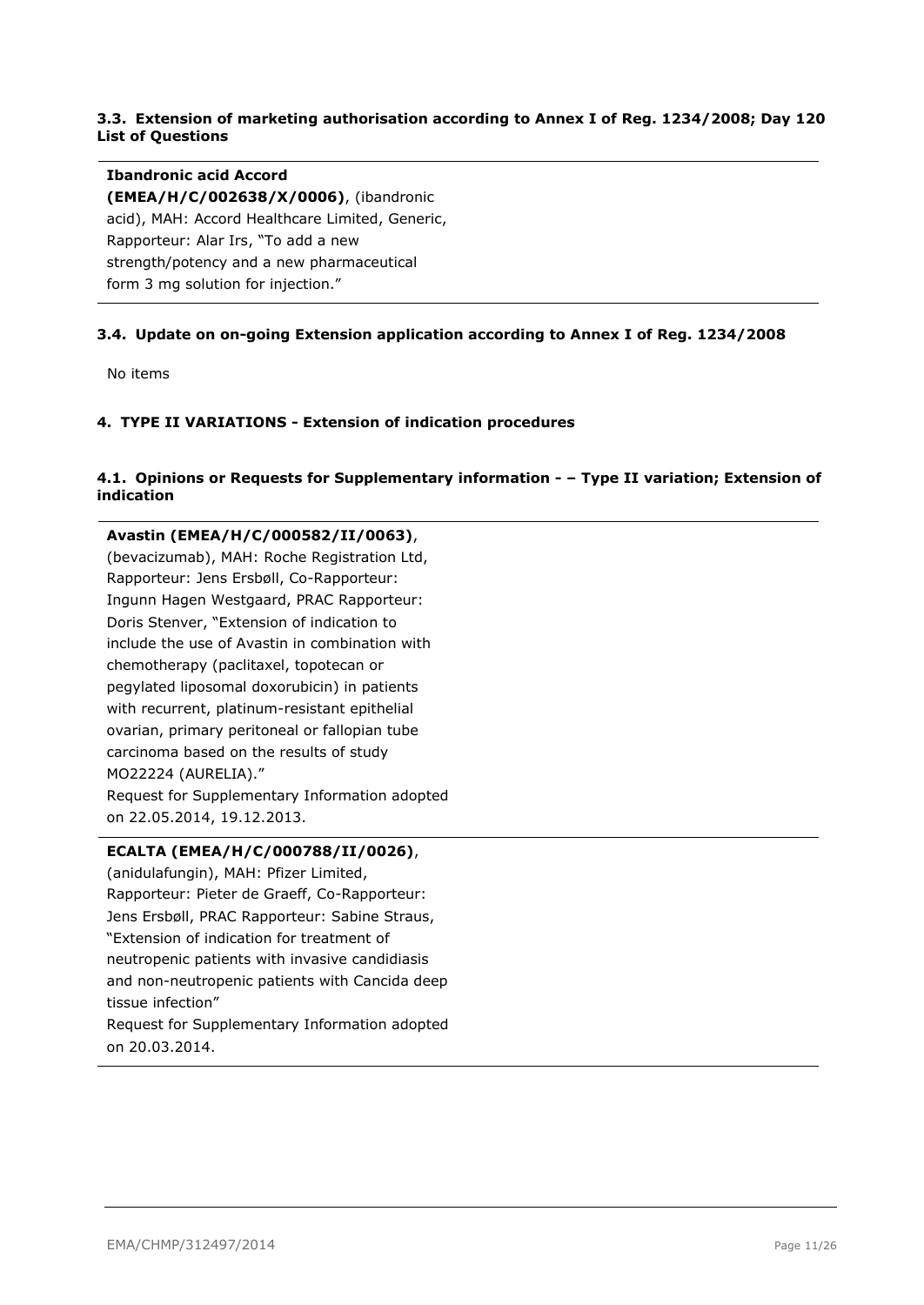### **Eliquis (EMEA/H/C/002148/II/0014/G)**,

(apixaban), MAH: Bristol-Myers Squibb / Pfizer EEIG, Rapporteur: Pieter de Graeff, Co-Rapporteur: Robert James Hemmings, PRAC Rapporteur: Sabine Straus, "Extension of indication to include treatment of DVT and PE and prevention of recurrent deep vein thrombosis and pulmonary embolism in adults and a type IA to add a new pack size of 28 film coated tablets for Eliquis 5mg strength." Request for Supplementary Information adopted on 20.02.2014.

## **Enbrel (EMEA/H/C/000262/II/0167)**,

(etanercept), MAH: Pfizer Limited, Rapporteur: Robert James Hemmings, PRAC Rapporteur: Rafe Suvarna, "Extension of indication for treatment of adults with severe nonradiographic axial spondyloarthritis (nr-AxSpA") Request for Supplementary Information adopted on 20.02.2014.

## **Eylea (EMEA/H/C/002392/II/0009)**,

(aflibercept), MAH: Bayer Pharma AG, Rapporteur: Pierre Demolis, Co-Rapporteur: Robert James Hemmings, PRAC Rapporteur: Evelyne Falip, "Extension of indication for treatment of adult patients with diabetic macular oedema" Request for Supplementary Information adopted on 22.05.2014, 20.02.2014. Request for 1 year of market protection for a new indication (Article 14(11) of Regulation (EC) 726/2004).

## **Kalydeco (EMEA/H/C/002494/II/0009),**

**Orphan**, (ivacaftor), MAH: Vertex Pharmaceuticals (U.K.) Ltd., Rapporteur: Concepcion Prieto Yerro, Co-Rapporteur: Melinda Sobor, PRAC Rapporteur: Miguel-Angel Macia, "Update of sections 4.1, 4.2, 4.4, 4.8, 5.1 and 5.2 of the SmPC to extend the indication of Kalydeco in the treatment of cystic fibrosis to patients aged 6 years and older who have other gating (class III) mutation in the CFTR gene G551D. Request for Supplementary Information adopted

on 25.04.2014, 23.01.2014.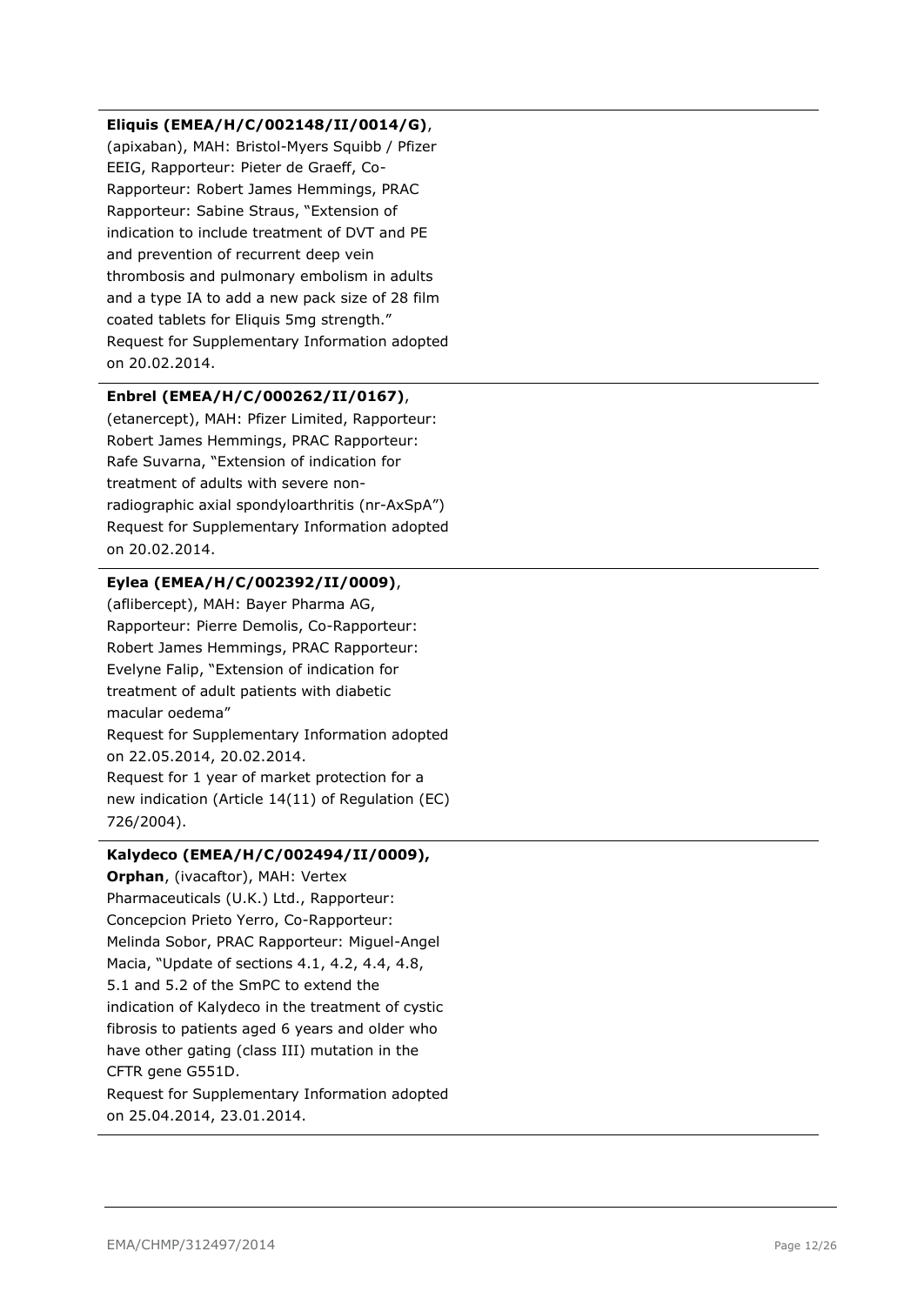#### **Ozurdex (EMEA/H/C/001140/II/0015)**,

(dexamethasone), MAH: Allergan Pharmaceuticals Ireland, Rapporteur: Greg Markey, Co-Rapporteur: Concepcion Prieto Yerro, PRAC Rapporteur: Julie Williams, "Update of section 4.1 of the SmPC to add a new indication for treatment of adult patients with diabetic macular oedema. The MAH also used this opportunity to implement QRD version 9.0." Request for Supplementary Information adopted on 20.02.2014, 24.10.2013.

### **Pandemrix (EMEA/H/C/000832/II/0069)**,

(pandemic influenza vaccine (h1n1) (split virion, inactivated, adjuvanted) a/california/7/2009 (h1n1)v like strain (x-179a)), MAH: GlaxoSmithKline Biologicals, Rapporteur: Rafe Suvarna, PRAC Rapporteur: Julie Williams, "Update of sections 4.1, 4.2, 4.4, 4.8 and 5.1 of the SmPC to reflect data currently available on H1N1 influenza disease burden, effectiveness and safety of Pandemrix and epidemiology of narcolepsy."

Request for Supplementary Information adopted on 20.03.2014.

#### **Prezista (EMEA/H/C/000707/II/0063)**,

(darunavir), MAH: Janssen-Cilag International N.V., Rapporteur: Johann Lodewijk Hillege, Co-Rapporteur: Greg Markey, PRAC Rapporteur: Sabine Straus, "Update of section 4.1 of the SmPC for the 100mg/ml oral suspension and the 400mg, 800mg film-coated tablets with information on the use of darunavir with cobicistat as pharmacokinetic enhancer. Request for Supplementary Information adopted on 25.04.2014.

#### **Pyramax (EMEA/H/W/002319/II/0002)**,

(pyronaridine / artesunate), MAH: Shin Poong Pharmaceutical Co., Ltd., Rapporteur: Joseph Emmerich, Co-Rapporteur: Johann Lodewijk Hillege, "To amend SmPC section 4.1 to remove restrictions on repeated course of treatment in any individual and use only in areas of low transmission with evidence of artesmisinin resistance, based on further clinical experience." Possible oral explanation and Opinion to be held on Wednesday 25 June 2014 at 9.00.

See also I.3 Post-authorisation procedure Oral explanations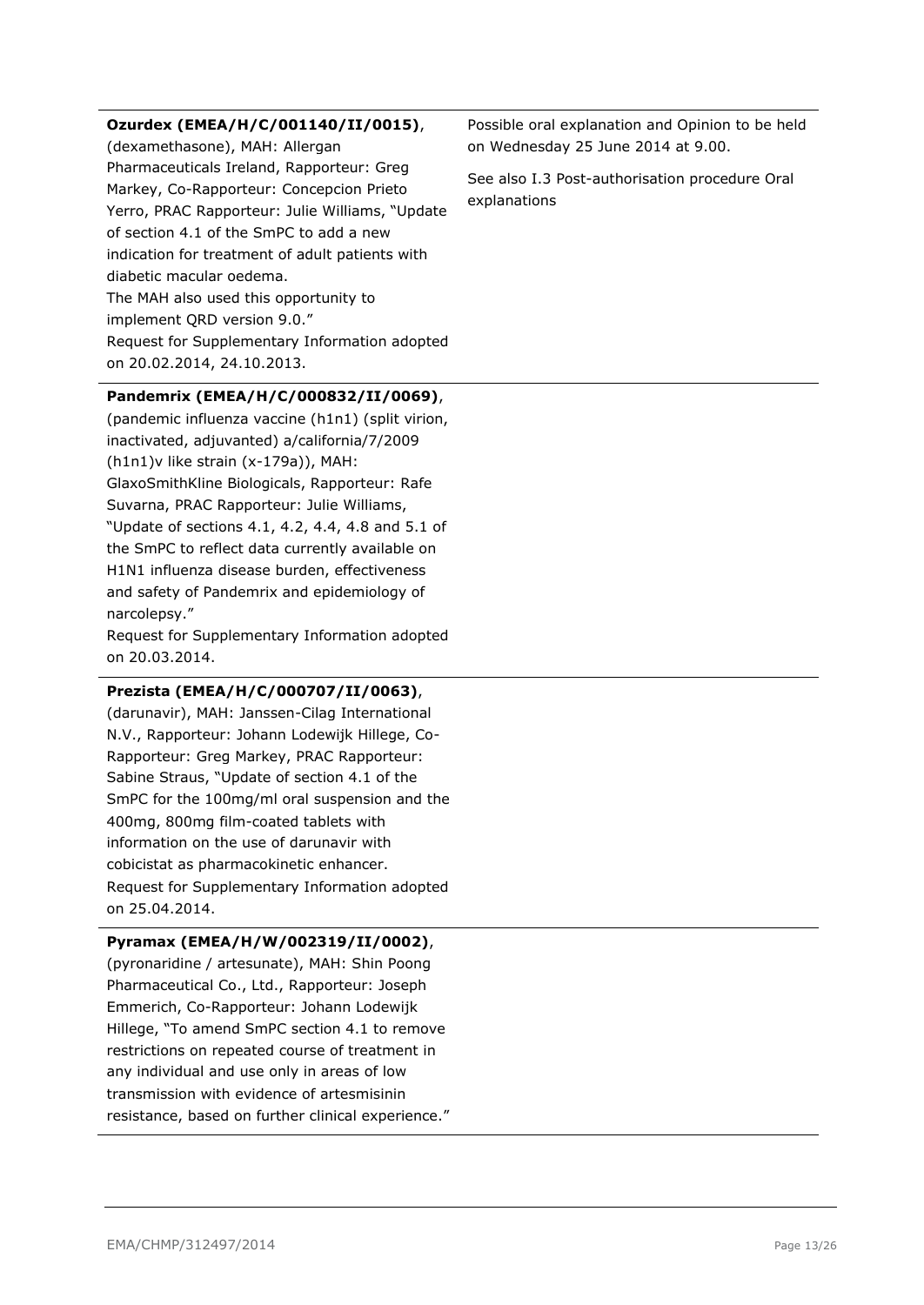## **Relistor (EMEA/H/C/000870/II/0030)**,

(methylnaltrexone bromide), MAH: TMC Pharma Services Ltd, Rapporteur: Harald Enzmann, Co-Rapporteur: Greg Markey, PRAC Rapporteur: Valerie Strassmann, "Extension of indication for the treatment of opioid induced constipation in adult non cancer pain patients."

## **Rienso (EMEA/H/C/002215/II/0008)**,

(ferumoxytol), MAH: Takeda Pharma A/S, Rapporteur: Harald Enzmann, Co-Rapporteur: Romaldas Mačiulaitis, PRAC Rapporteur: Martin Huber, "Extension of indication: all cause iron deficiency anaemia when oral therapy is ineffective or inappropriate or where there is a need for rapid iron repletion" Request for Supplementary Information adopted on 25.04.2014, 24.10.2013.

## **Stivarga (EMEA/H/C/002573/II/0001)**

MAH: Bayer Pharma AG, (regorafenib), Rapporteur: Pieter de Graeff, Co-Rapporteur: Daniela Melchiorri, PRAC Rapporteur: Sabine Straus, "Extension of indication to include treatment of patients with gastrointestinal stromal tumours (GIST) who have been previously treated with 2 tyrosine kinase inhibitors."

Request for Supplementary information adopted on 22.05.2014, 19.12.2013.

## <span id="page-13-0"></span>**4.2. Update on on-going Type II variation - Extension of indications**

#### **Tracleer (EMEA/H/C/000401/II/0066)**,

(bosentan), MAH: Actelion Registration Ltd., Rapporteur: Pierre Demolis, Co-Rapporteur: Kristina Dunder, PRAC Rapporteur: Evelyne Falip, "Extension of indication to include treatment of symptomatic pulmonary arterial hypertension in paediatric patients aged from 3 months to 18 years."

 Similarity assessment report : **For adoption**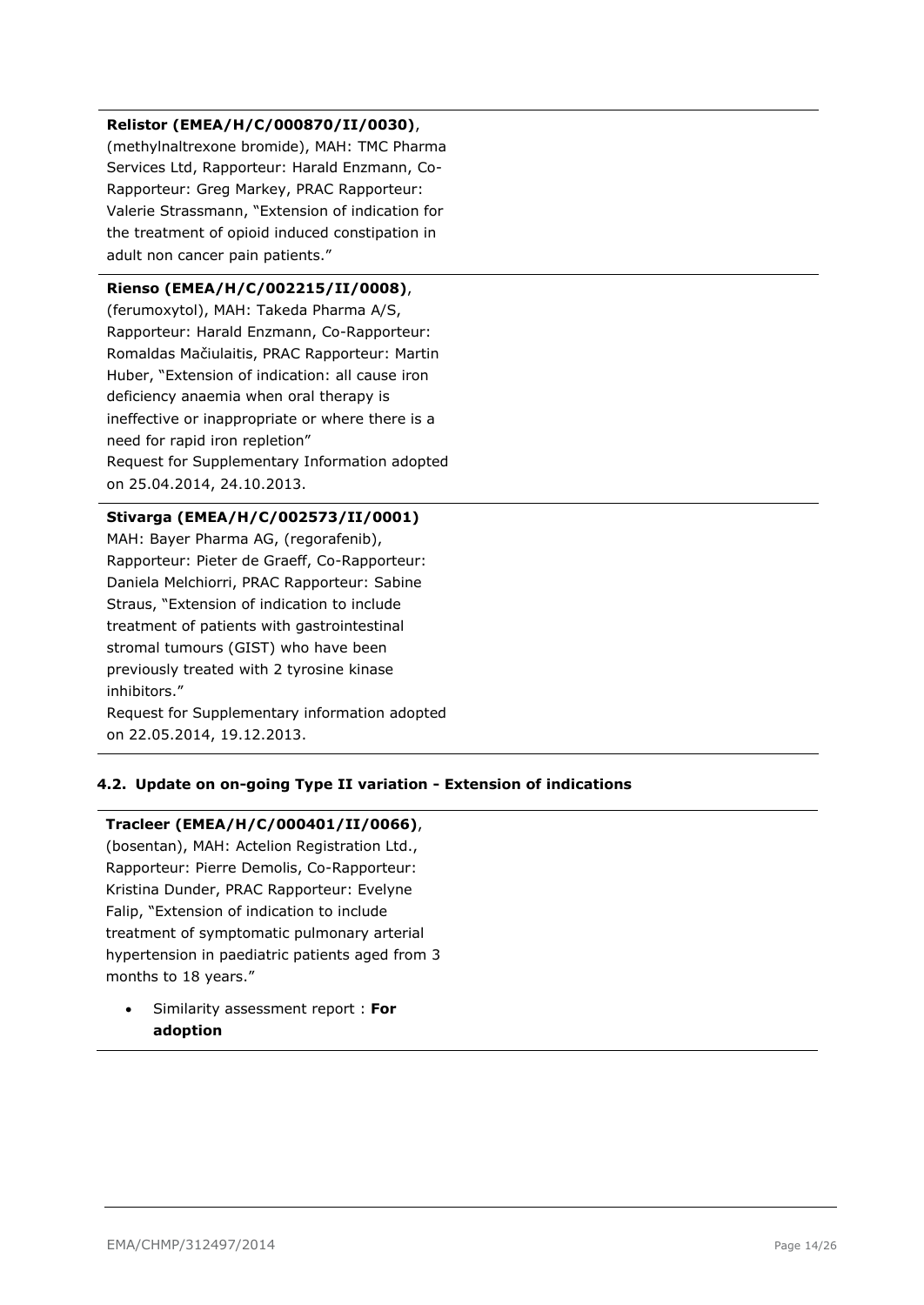### <span id="page-14-0"></span>**5. ANCILLARY MEDICINAL SUBSTANCES IN MEDICAL DEVICES**

#### <span id="page-14-1"></span>**5.1. Opinions / Day 180 List of outstanding issues / Day 120 List of Questions**

**(EMEA/H/D/002769),** (thrombin), (indicated in surgical procedures) List of Outstanding Issues adopted on 25.04.2014. List of Questions adopted in 19.09.2013.

- Day 180 List of Outstanding Issues: **For adoption**
- BWP Report: **For adoption**

#### <span id="page-14-2"></span>**6. RE-EXAMINATION PROCEDURE (NEW APPLICATIONS) UNDER ARTICLE 9(2) OF REGULATION No 726/2004**

No items

### <span id="page-14-3"></span>**7. RE-EXAMINATION PROCEDURE (TYPE II VARIATIONS) UNDER ARTICLE 6(9) OF COMMISSION REGULATION EC NO 1085/2003**

**Avastin (EMEA/H/C/000582/II/0059)**, (bevacizumab), MAH: Roche Registration Ltd, Rapporteur: Jens Ersbøll, Co-Rapporteur: Ingunn Hagen Westgaard, PRAC Rapporteur: Doris Stenver, "Update of section 4.1 of the SmPC in order to extend the indication of Avastin in combination with radiotherapy and temozolomide for the treatment of adult patients with newly diagnosed glioblastoma." Opinion adopted on 22.05.2014.

- Letter from the applicant dated 5 June 2014 requesting re-examination of the Opinion adopted in May 2014: **For information**
- Appointment of re-examination (Co)Rapporteurs: **For discussion**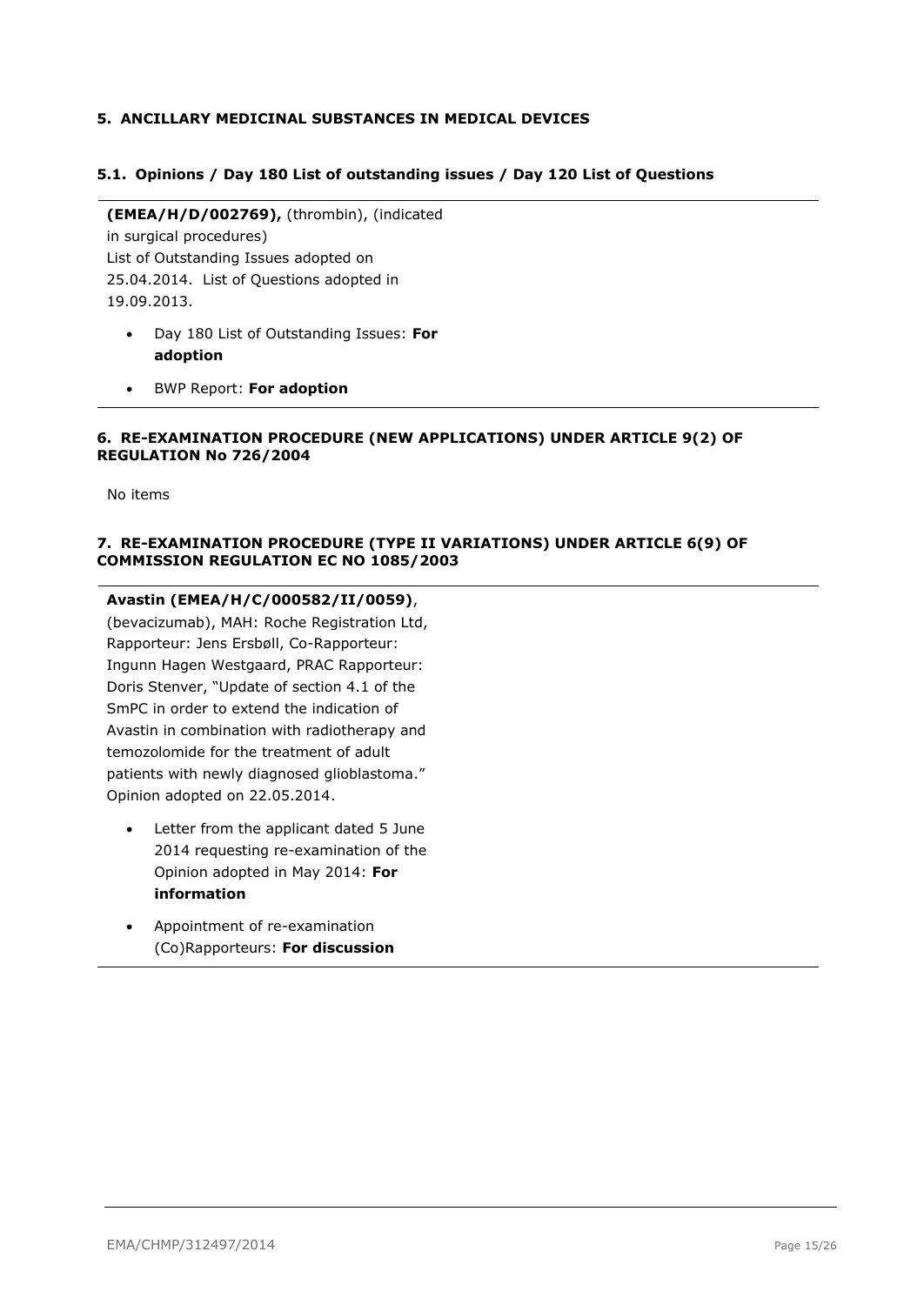### <span id="page-15-0"></span>**8. WITHDRAWAL OF APPLICATION**

### **(EMEA/H/C/003720)**, (faldaprevir),

(treatment of chronic genotype-1 hepatitis C virus (HCV) infection)

List of Questions adopted on 20.03.2014.

 Letter from the applicant dated 10 June 2014 informing of the decision to withdraw the Marketing Authorisation Application: **For information**

## <span id="page-15-1"></span>**9. PROCEDURE UNDER ARTICLE 83(1) OF REGULATION (EC) 726/2004 (COMPASSIONATE USE)**

No items

## <span id="page-15-2"></span>**10. PRE-SUBMISSION ISSUES**

**(H0003794)** (asfotase alfa), (long-term enzyme replacement therapy in patients with hypophosphatasia with either perinatale/infantile onset (0-6 months at onset of symptoms) or juvenile onset (6 months to 18 years at onset of symptoms))

- Letter from the applicant dated 9 May 2014 requesting accelerated assessment: **For information**
- Briefing note and Rapporteurs' recommendation: **For adoption**

## <span id="page-15-3"></span>**11. POST-AUTHORISATION ISSUES**

| Procoralan (EMEA/H/C/000597/II/0030),          |                      |
|------------------------------------------------|----------------------|
| (ivabradine), MAH: Les Laboratoires Servier,   |                      |
| Rapporteur: Pieter de Graeff, "C.I.13          |                      |
| Submission of the report of the clinical study |                      |
| CL3-16257-068."                                |                      |
| Request for Supplementary Information adopted  |                      |
| on 25.04.2014.                                 |                      |
|                                                |                      |
| Corlentor (EMEA/H/C/000598/II/0029),           | See Procoralan II/30 |
| (ivabradine), MAH: Les Laboratoires Servier,   |                      |
| Rapporteur: Pieter de Graeff, "C.I.13          |                      |
| Submission of the report of the clinical study |                      |
| CL3-16257-068"                                 |                      |
| Request for Supplementary Information adopted  |                      |
| on 25.04.2014.                                 |                      |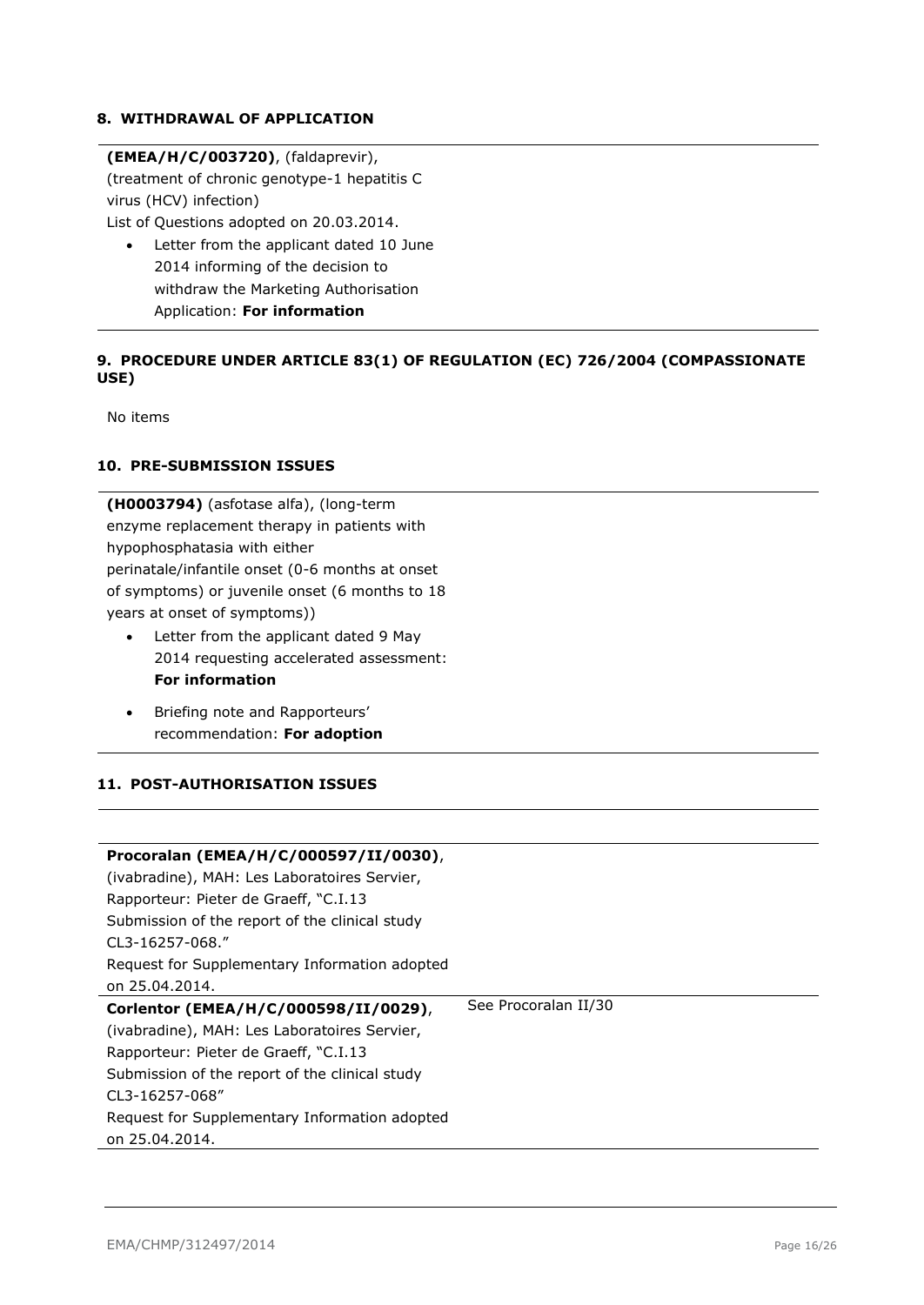## **WS0492 M-M-RVAXPRO-EMEA/H/C/000604/WS0492/0059 Proquad-**

## **EMEA/H/C/000622/WS0492/0077**

(measles, mumps and rubella vaccine (live)measles, mumps, rubella and varicella vaccine (live)), MAH: Sanofi Pasteur MSD SNC, Rapporteur: Jan Mueller-Berghaus, Procedure "To update section 4.8 of the SmPC to include acute disseminated encephalomyelitis (ADEM) in section 4.8 of the SmPC based on a review of reports of cases of encephalopathy consistent with ADEM for measles, mumps and rubella virus vaccine live (M-M-R II / M-M-RVaxpro) and measles, mumps, rubella and varicella (Oka/Merck) virus vaccine live (ProQuad). Request for Supplementary Information adopted on 20.03.2014.

## <span id="page-16-0"></span>**12. REFERRAL PROCEDURES**

## <span id="page-16-1"></span>**12.1. Procedure for Centrally Authorised products under Article 20 Council Regulation (EC) No 726/2004**

No items

## <span id="page-16-2"></span>**12.2. Requests for CHMP Opinion under Article 5(3) and 57 (1)p of Regulation (EC) No 726/2004**

No items

## <span id="page-16-3"></span>**12.3. Procedure under Articles 5(2) and 10 of the Regulation (EC) No 726/2004**

No items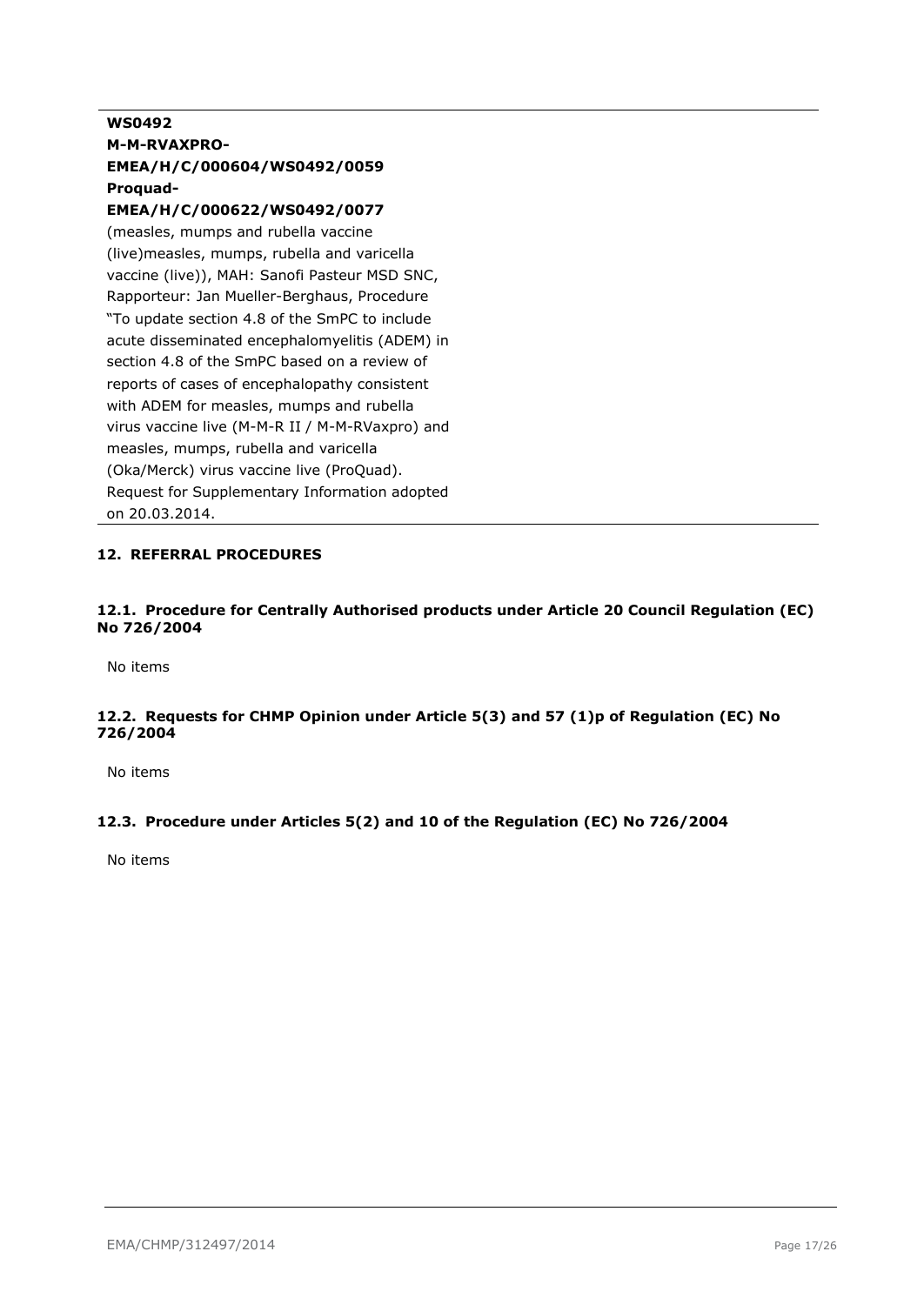#### <span id="page-17-0"></span>**12.4. Disagreement between Member States on application for medicinal product (Potential serious risk to Public Health) –under Article 29(4) of 2001/83/EC**

## **Seasonique film coated tablets (EMEA/H/A-29(4)/1392)**

(levonogestrel 150 µg and ethinylestradiol 30 µg / 10 µg), MAH: Teva Pharma B.V (NL), Rapporteur: Joseph Emmerich, Co-Rapporteur: Martina Weise, RMS: FR, CMS: AT, BE, DE, IT, PL, RO, SI ,SK, Procedure number: FR/H/0516/001/DC, Article 29(4) triggered due to disagreement with regard to the demonstration of contraceptive effectiveness and treatment compliance.

List of Questions adopted on 20 February 2014.

 List of Outstanding Issues / Opinion: **For adoption**

### <span id="page-17-1"></span>**12.5. Harmonisation - Referral procedure under Article 30 of Directive 2001/83/EC**

#### **Sandostatin LAR (EMEA/H/A-30/1355)**

(octreotide acetate) Novartis Pharma AG group of companies and associated companies Rapporteur: Agnes Gyurasics, Co-Rapporteur: Robert James Hemmings, List of Outstanding Issues adopted in November 2014. List of Questions adopted in May 2013.

Opinion: **For adoption**

#### **Sandostatin (EMA/H/A-30/1354)**

(octreotide acetate) Novartis Pharma AG Group of companies and associated companies Rapporteur: Agnes Gyurasics, Co-Rapporteur: Robert James Hemmings, List of Outstanding Issues adopted in November 2014. List of Questions adopted in May 2013.

Opinion: **For adoption**

**Haldol** (haloperidol), Janssen-Cilag Group of companies and associated companies Rapporteur: Martina Weise, Co-Rapporteur: Ivana Mikacic

 Letter from the EC expected informing of start of the procedure in June 2014.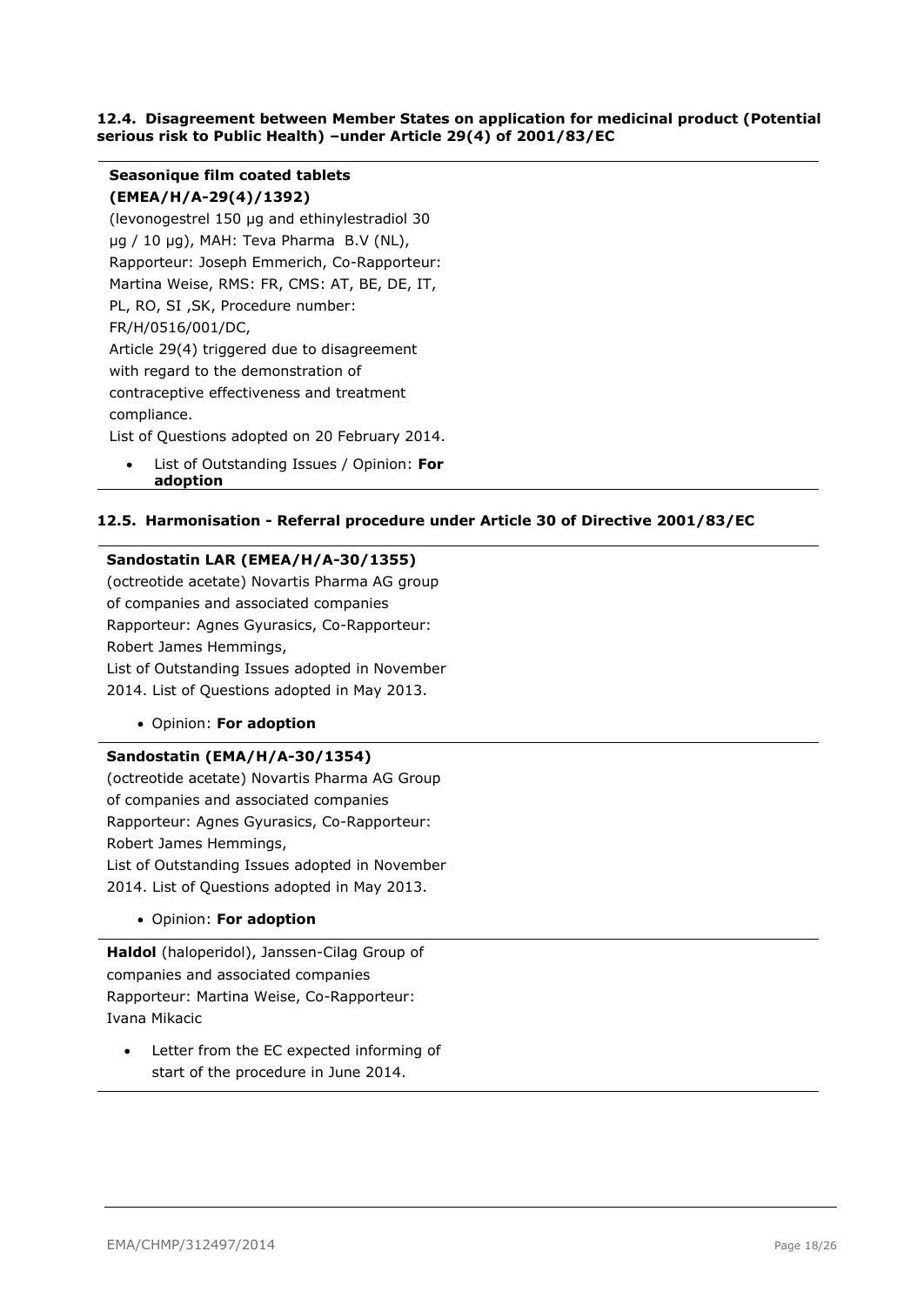### <span id="page-18-0"></span>**12.6. Community Interests - Referral under Article 31 of Directive 2001/83/EC**

**Gadolinium containing contrast agents, Gd-Cas (EMEA/H/A-31/1097)** Rapporteur: Rafe Suvarna, Co-Rapporteur:

Pieter de Graeff,

FUM related to the  $3<sup>rd</sup>$  annual cumulative safety reviews on nephrogenic systemic fibrosis (NSF): Omniscan (GE HealthCare) fifth monthly update and interim analysis report submission as requested by CHMP in November 2013 and assessment report: **For adoption**

#### <span id="page-18-1"></span>**12.7. Re-examination procedure under Article 32(4) of Directive 2001/83/EC**

No items

#### <span id="page-18-2"></span>**12.8. Procedure under Article 107(2) of Directive 2001/83/EC**

No items

#### <span id="page-18-3"></span>**12.9. Disagreement between Member States on Type II variation– Arbitration procedure initiated by MAH under Article 6(13) (EC) No 1084/2003)**

No items

#### <span id="page-18-4"></span>**12.10. Procedure under Article 29 Regulation (EC) 1901/2006**

No items

#### <span id="page-18-5"></span>**12.11. Referral under Article 13 Disagreement between Member States on Type II variation– Arbitration procedure initiated by Member State under Article 13 (EC) No 1234/2008)**

No items

#### <span id="page-18-6"></span>**13. PHARMACOVIGILANCE ISSUES**

Summary of recommendations and advice of PRAC meeting held on 10-13 June 2014: **For information**

List of Union Reference Dates and frequency of submission of Periodic Safety Update Reports (EURD list) for June 2014: **For adoption**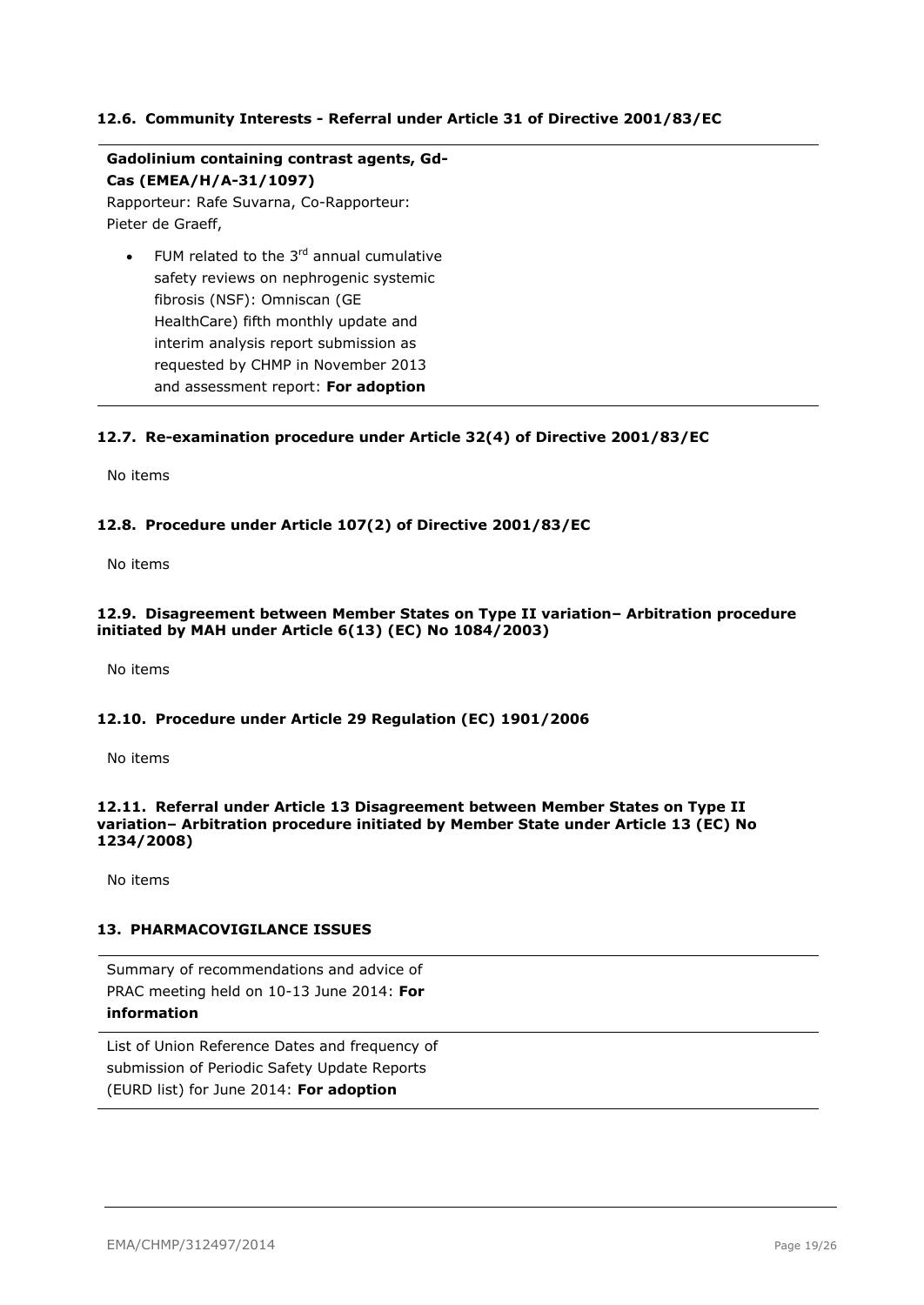#### **Early Notification System:**

June 2014 Early Notification System on Envisaged CHMP Recommendations for Regulatory Action (based on Identified Safety Concerns) Accompanied by Communication to the General Public: **For information**

## <span id="page-19-0"></span>**14. INSPECTIONS**

#### <span id="page-19-1"></span>**14.1. GMP Inspections**

<span id="page-19-3"></span><span id="page-19-2"></span>

| Request for GMP Inspections: For adoption                  | Disclosure of information relating to GMP<br>inspections will not be published as undermining<br>the purpose of such inspections.                  |
|------------------------------------------------------------|----------------------------------------------------------------------------------------------------------------------------------------------------|
| 14.2. GCP Inspections                                      |                                                                                                                                                    |
| Request for GCP Inspections: For adoption                  | Disclosure of information relating to GCP<br>inspections will not be published as undermining<br>the purpose of such inspections.                  |
| 14.3. Pharmacovigilance Inspections                        |                                                                                                                                                    |
| Request for Pharmacovigilance Inspections: For<br>adoption | Disclosure of information relating to<br>Pharmacovigilance inspections will not be<br>published as undermining the purpose of such<br>inspections. |
| 14.4. GLP Inspections                                      |                                                                                                                                                    |
| Request for GLP Inspections: For adoption                  | Disclosure of information relating to GLP<br>inspections will not be published as undermining<br>the purpose of such inspections.                  |

#### <span id="page-19-5"></span><span id="page-19-4"></span>**15. INNOVATION TASK FORCE**

#### <span id="page-19-6"></span>**15.1. Minutes of ITF: For information**

```
Minutes from the May ITF Plenary held on 23 
May 2014: For information
```
### <span id="page-19-7"></span>**15.2. Briefing meetings (Innovation Task Force)**

*Disclosure of information relating to briefing meetings taking place with applicants cannot be released at present time as deemed containing commercially confidential information*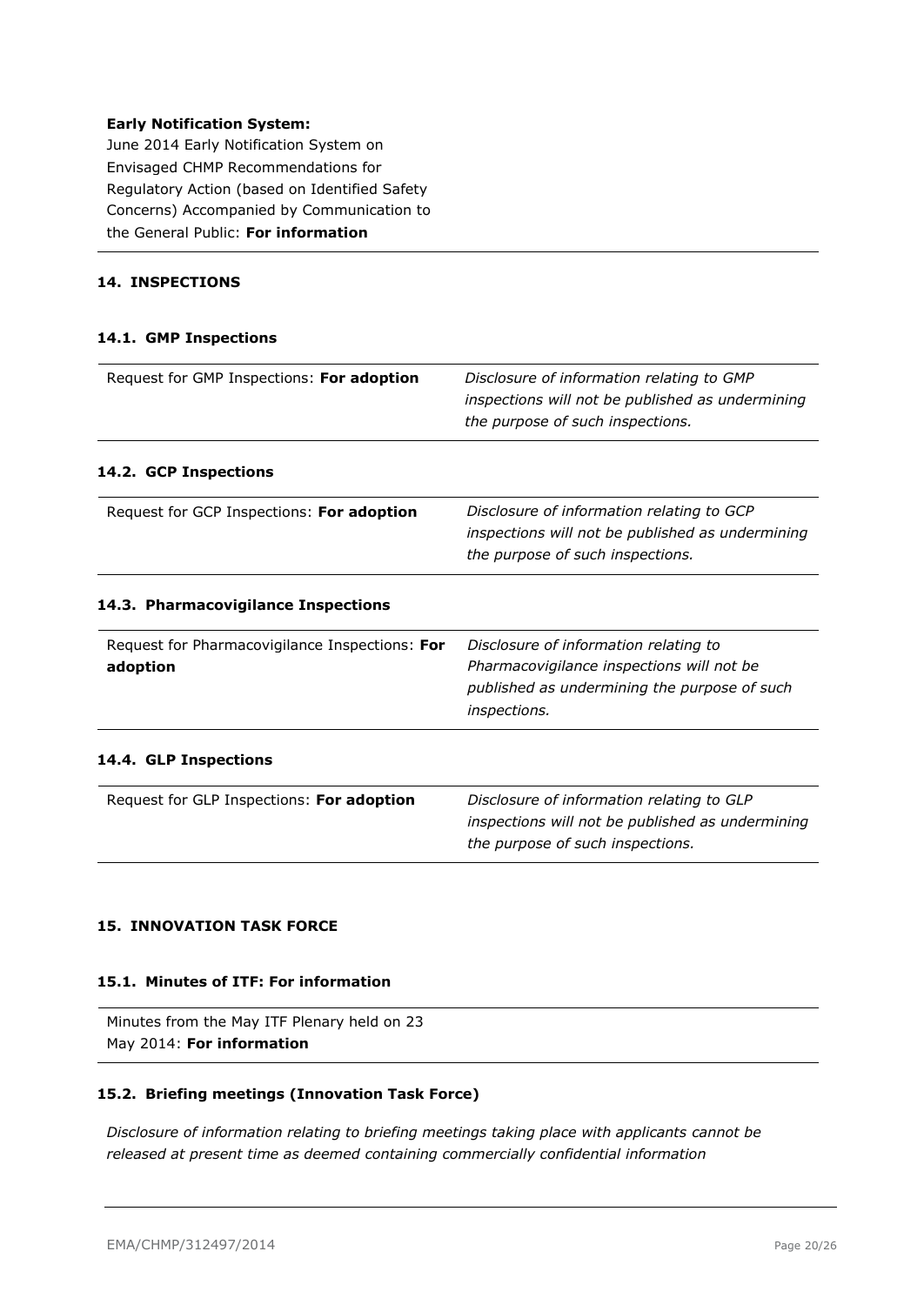## <span id="page-20-0"></span>**15.3. Eligibility to EMA scientific services**

## <span id="page-20-1"></span>**15.4. Requests for CHMP Opinion under Article 57 (1)P of Regulation (EC) NO 726/2004**

Request from EDQM for EMA scientific Opinion under Art. 57 (1)P of Regulation (EC) No 726/2004

 Appointment of CHMP Co-ordinator: **For discussion**

### <span id="page-20-2"></span>**15.5. Nanomedicines activities**

#### <span id="page-20-3"></span>**16. SCIENTIFIC ADVICE WORKING PARTY (SAWP)**

| Report from the SAWP meeting held on 2-5 June<br>2014. Table of conclusions: for information |                                                                                                                                                                         |
|----------------------------------------------------------------------------------------------|-------------------------------------------------------------------------------------------------------------------------------------------------------------------------|
| Scientific advice letters:                                                                   | Disclosure of information relating to scientific<br>advice letters cannot be released at present<br>time as deemed containing commercially<br>confidential information. |

## <span id="page-20-4"></span>**17. SATELLITE GROUPS / OTHER COMMITTEES**

#### <span id="page-20-5"></span>**17.1. Coordination Group for Mutual Recognition and Decentralised Procedures**

Report from the Coordination Group for Mutual Recognition and Decentralised Procedures – Human (CMDh) on the meeting held on 23-25 June 2014: **for information**

### <span id="page-20-6"></span>**18. OTHER COMMITTEES**

#### <span id="page-20-7"></span>**18.1. Committee for Medicinal Products for Veterinary Use (CVMP)**

| Update from CVMP on the evaluation of the     | Article 30(3) procedure started at CVMP in |
|-----------------------------------------------|--------------------------------------------|
| potential the risk for the consumer resulting | January 2013.                              |
| from the use of lidocaine in food producing   |                                            |
| species: For information                      |                                            |

## <span id="page-20-8"></span>**18.2. Committee for Orphan Medicinal Products (COMP)**

| Press release of the COMP meeting held on 10- | To be sent in the Post-mail. |
|-----------------------------------------------|------------------------------|
| 12 June 2014: for information                 |                              |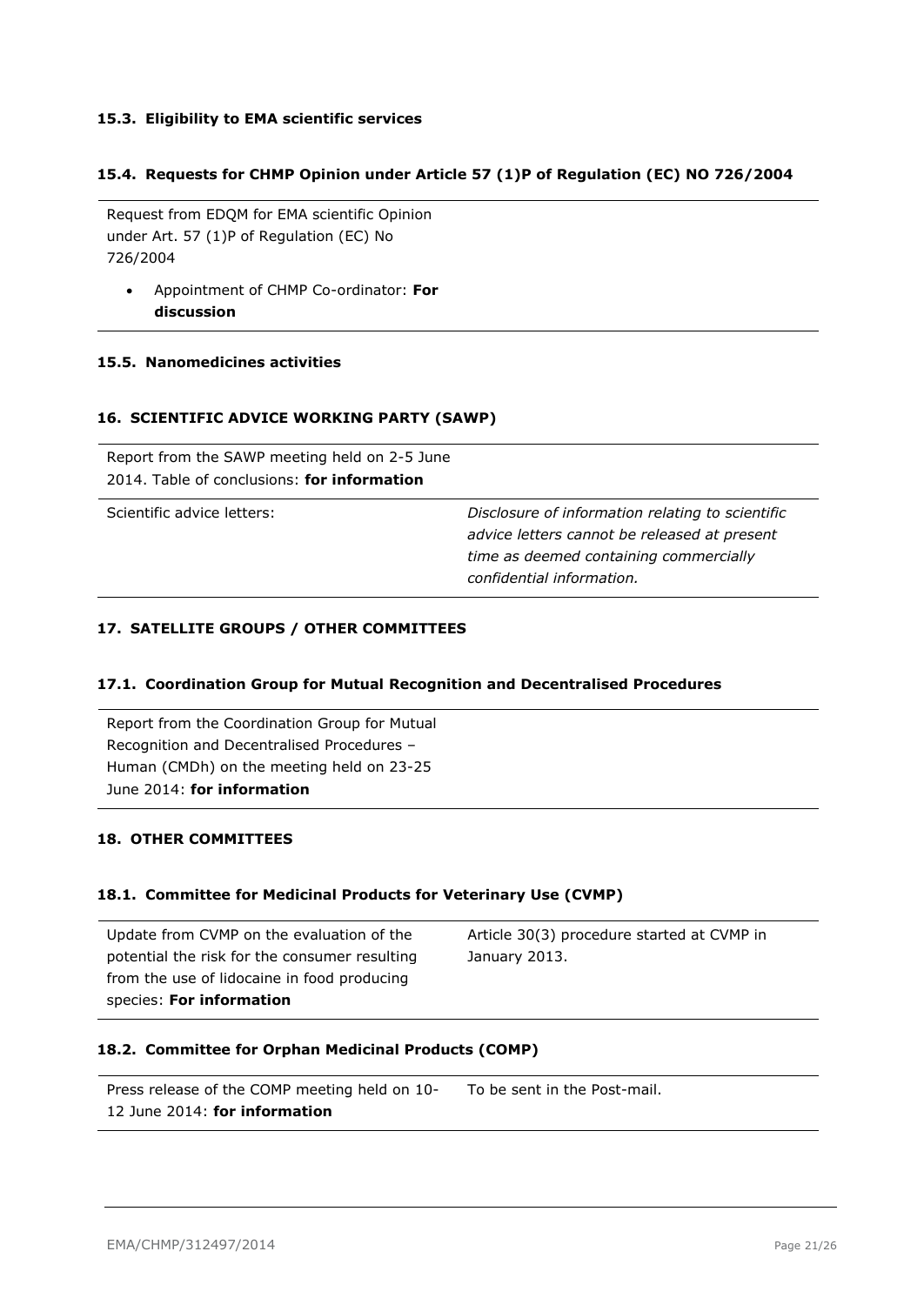## <span id="page-21-0"></span>**18.3. Committee for Herbal Medicinal Products (HMPC)**

HMPC request to PRAC and SWP on toxicological assessment of pulegone/menthofuran and consequences for medicinal products containing menthae piperitae aetheroleum: **For information**

## <span id="page-21-1"></span>**18.4. Paediatric Committee (PDCO)**

PIPs reaching D30 at June 2014 PDCO: **For information** To be sent in the Post-mail. Report from the PDCO meeting held on 18-20 June 2014: **For information** Request form the PDCO for the input regarding

the draft Paediatric Investigation Plan for DTaPcontaining combination vaccine: **For discussion**

### <span id="page-21-2"></span>**18.5. Committee for Advanced Therapies (CAT)**

Table of Decisions of CAT meeting held on 19-20 June 2014: **For information**

## <span id="page-21-3"></span>**19. INVENTED NAME ISSUES**

Table of Decisions of the NRG meeting held on 15 May 2014: **For adoption**

## <span id="page-21-4"></span>**20. ANY OTHER BUSINESS**

Election of QWP Chair in June 2014: **For adoption**

Presentation on move to 30 Churchill Place: **For information**

Follow up action plan on Quality of Opinions:

## **For information**

Action Plan from the CHMP informal meeting under the Greek presidency held in Uppsala on 26 – 28 May 2014: **For adoption**

Feedback from informal CHMP meeting held in Uppsala on 26 – 28 May 2014 on the pilot phase to involve patients at CHMP oral explanations:

#### **For discussion**

Pilot phase to involve patients in benefit/risk discussions at CHMP meetings: **For adoption**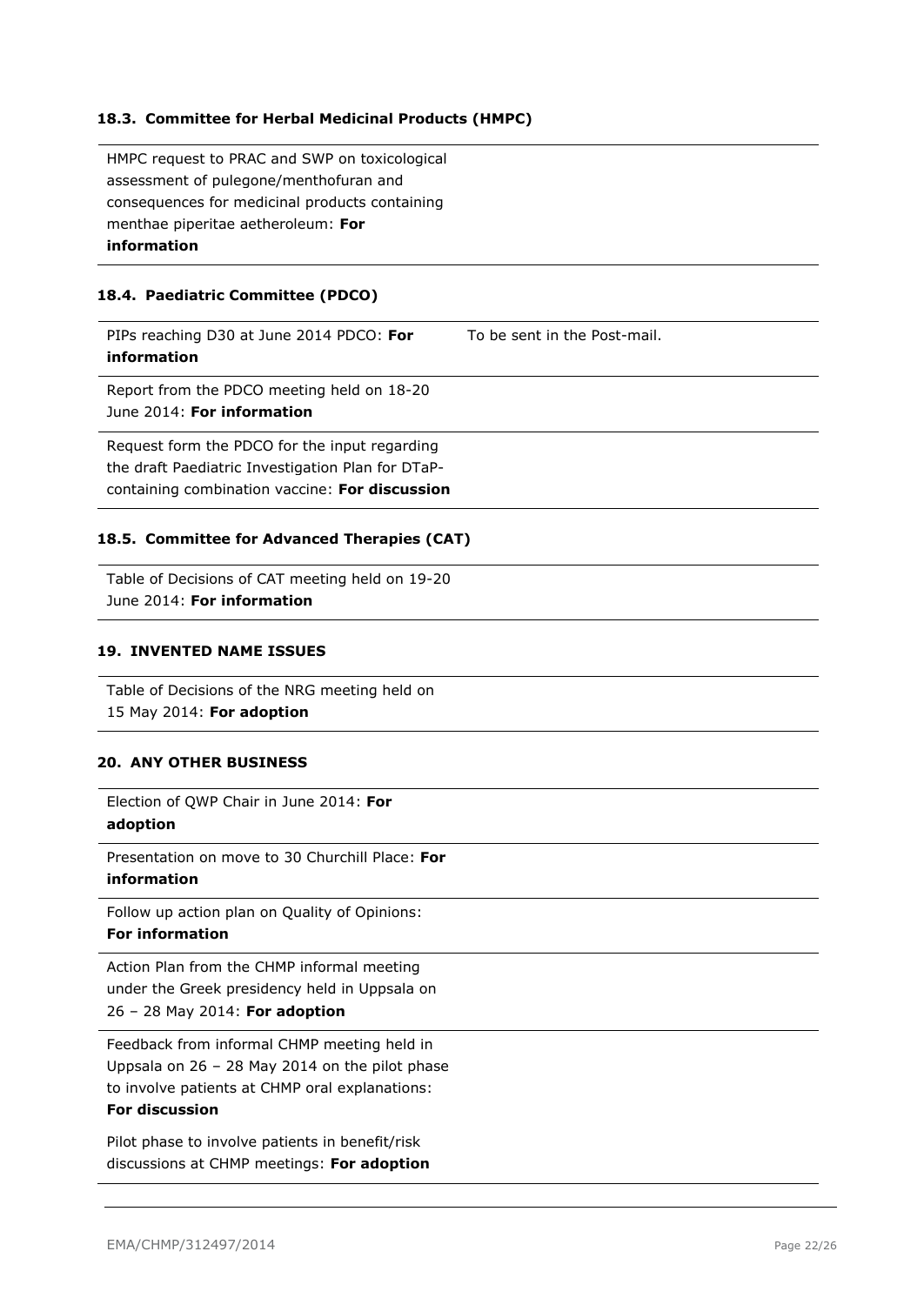| Overview of comments received on 'Guideline<br>on stability testing for applications for variations<br>to a marketing authorisation'<br>(EMA/CHMP/CVMP/QWP/441071/2011): For<br>information       |                                                                                                                                                                                                                                                                                                                                                            |
|---------------------------------------------------------------------------------------------------------------------------------------------------------------------------------------------------|------------------------------------------------------------------------------------------------------------------------------------------------------------------------------------------------------------------------------------------------------------------------------------------------------------------------------------------------------------|
| Call for assessor's interest to attend the<br>Regulatory session on the 'latest developments<br>in Alzheimer's disease' during the ECNP<br>congress on Monday 20 October 2014: For<br>information | This open session was organised in collaboration<br>between ECNP and EMA/CNSWP and will include<br>speakers from EMA, industry and academia:<br>http://www.ecnp-<br>congress.eu/Highlights/Regulatory%20update%<br>20session.aspx<br>The registration for this session is free. The<br>CNSWP members/observers have been<br>informed directly in parallel. |
| Questions & answers on practical<br>implementation of Article 20 Pharmacovigilance<br>Procedure, revised version: For information                                                                 | Follow up from June CHMP ORGAM. The Q&A<br>was revised following comments received during<br>the ORGAM meeting.                                                                                                                                                                                                                                            |
| August CHMP plenary to be replaced by CHMP<br>written procedure: For adoption<br>Timetable for August 2014 written procedure:<br>For adoption                                                     |                                                                                                                                                                                                                                                                                                                                                            |
| CHMP Work Plan 2015: For discussion                                                                                                                                                               |                                                                                                                                                                                                                                                                                                                                                            |
| Mandate, objectives and rules of procedure for a<br>new Ethics Advisory Group (EAG): For<br>discussion                                                                                            |                                                                                                                                                                                                                                                                                                                                                            |

## Explanatory notes

The notes below give a brief explanation of the main sections and headings in the CHMP agenda and should be read in conjunction with the agenda or the minutes.

#### **Oral explanations** *(section 1)*

The items listed in this section are those for which marketing authorisation holders (MAHs) or applicants have been invited to the CHMP plenary meeting to address questions raised by the Committee. Oral explanations normally relate to on-going applications (section 2 and 3) or referral procedures (section 12) but can relate to any other issue for which the CHMP would like to discuss with company representatives in person.

#### **New applications** *(section 2)*

This section lists applications for marketing authorisations of new medicines that are to be discussed by the Committee.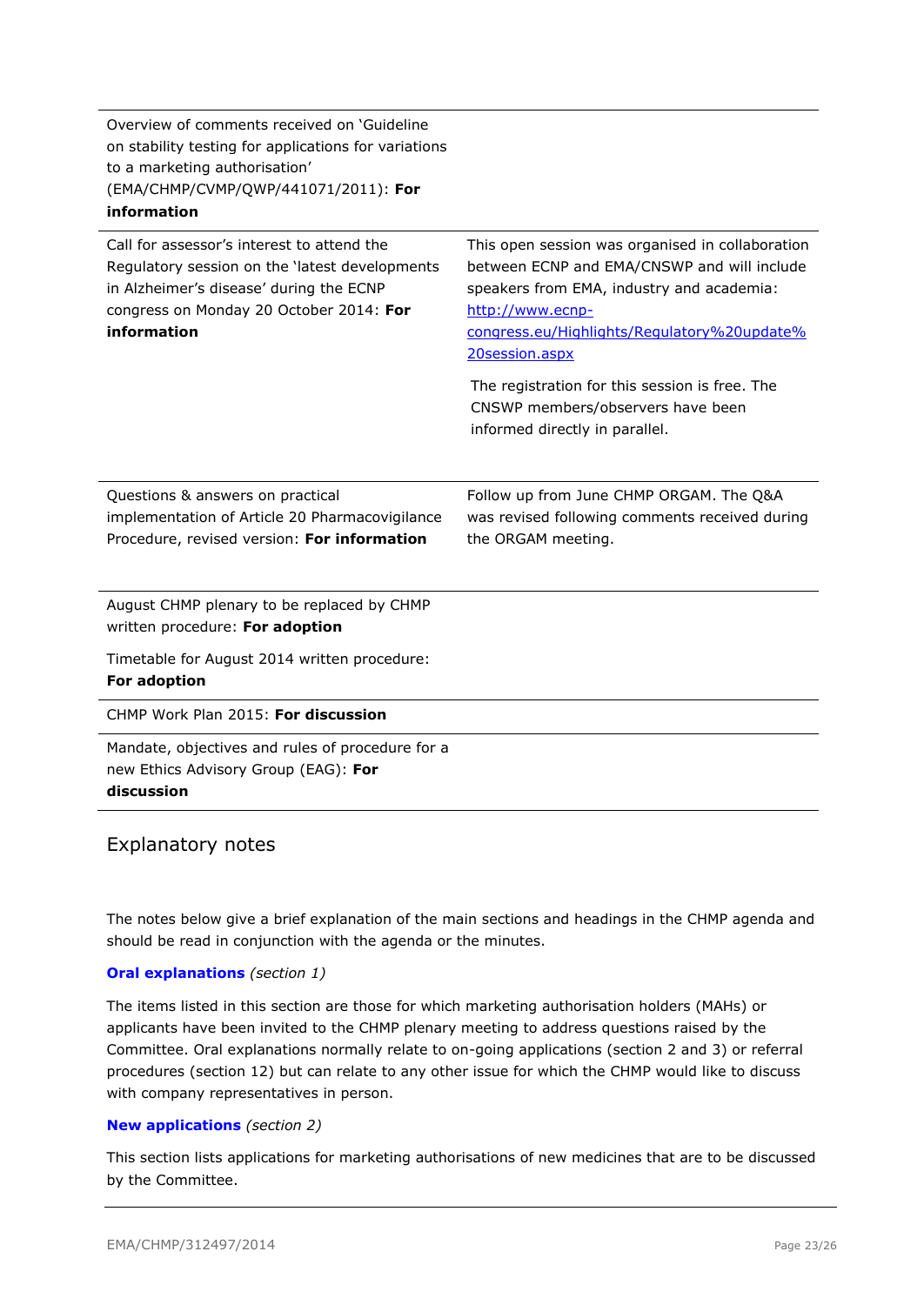Section 2.1 is for medicinal products nearing the end of the evaluation and for which the CHMP is expected to adopt an **opinion** at this meeting on whether a marketing authorisation should be granted. Once adopted, the CHMP opinion will be forwarded to the European Commission for a final legally binding decision valid throughout the EU.

The other items in the section are listed depending on the stage of the evaluation, which is shown graphically below:



The assessment of an application for a new medicine takes up to 210 'active' days. This active evaluation time is interrupted by at least one 'clock-stop' during which time the applicant prepares the answers to questions from the CHMP. The clock stop happens after day 120 and may also happen after day 180, when the CHMP has adopted a list of questions or outstanding issues to be addressed by the company. Related discussions are listed in the agenda under sections 2.2 (**Day 180 List of outstanding issues**) and 2.3 (**Day 120 list of questions**).

CHMP discussions may also occur at any other stage of the evaluation, and these are listed under section 2.4, **update on ongoing new applications for centralised procedures**.

The assessment leads to an opinion from the CHMP by day 210. Following a CHMP opinion the European Commission takes usually 67 days to issue a legally binding decision (i.e. by day 277 of the procedure). CHMP discussions on products that have received a CHMP opinion and are awaiting a decision are listed under section 2.5, **products in the decision making phase**.

### **Extension of marketing authorisations according to Annex I of Reg. 1234/2008** *(section 3)*

Extensions of marketing authorisations are applications for the change or addition of new strengths, formulations or routes of administration to existing marketing authorisations. Extension applications follow a 210-day evaluation process, similarly to applications for new medicines (see figure above).

#### **Type II variations - Extension of indication procedures** *(section 4)*

Type II variations are applications for a change to the marketing authorisation which requires an update of the product information and which is not covered in section 3. Type II variations include applications for a new use of the medicine (extension of indication), for which the assessment takes up to 90 days. For the applications listed in this section, the CHMP may adopt an opinion or request supplementary information from the applicant.

#### **Ancillary medicinal substances in medical devices** *(section 5)*

Although the EMA does not regulate medical devices it can be asked by the relevant authorities (the so-called Notified Bodies) that are responsible for regulating these devices to give a scientific opinion on a medicinal substance contained in a medical device.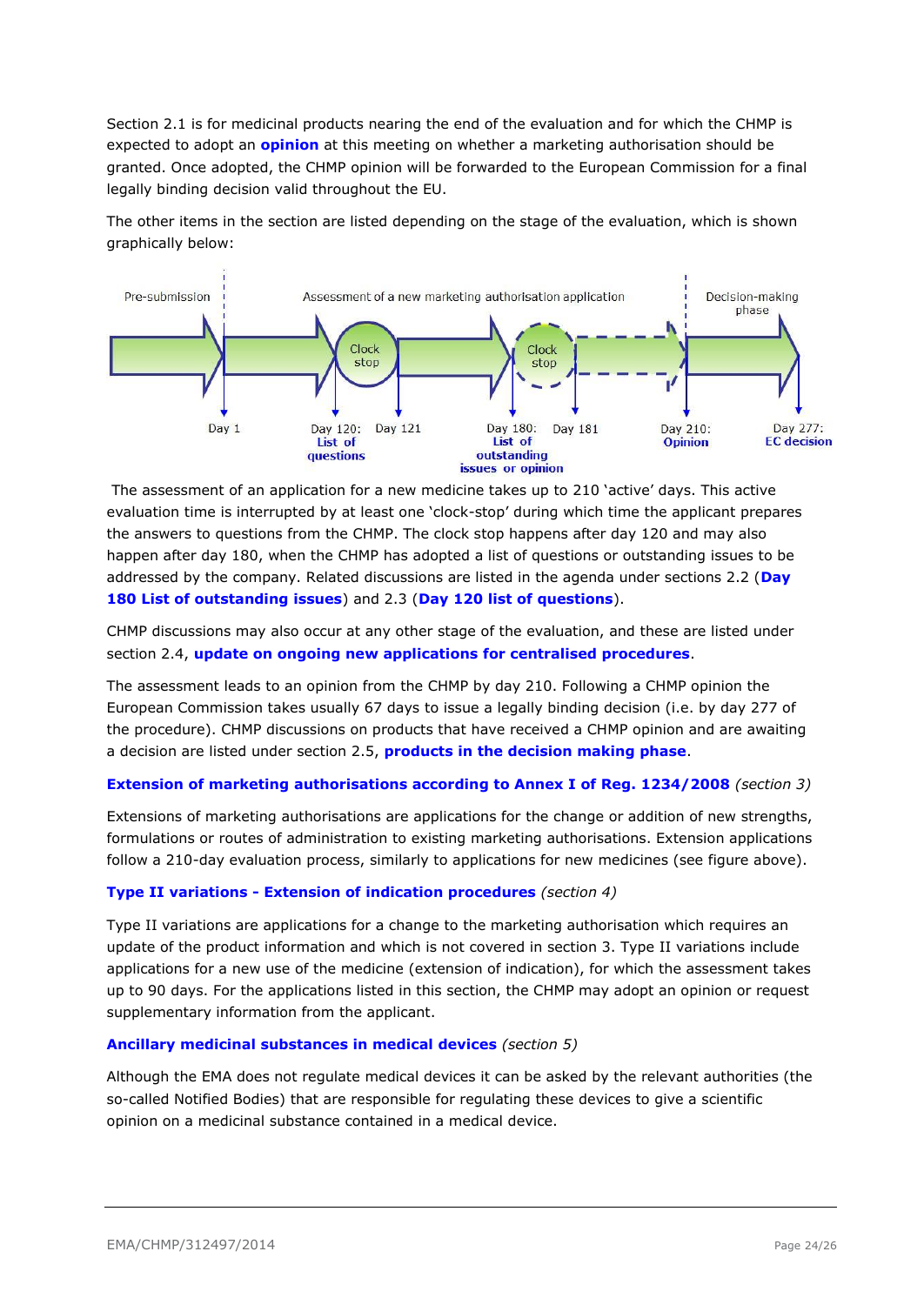## **Re-examination procedures (new applications) under article 9(2) of regulation no 726/2004** *(section 6)*

This section lists applications for new marketing authorisation for which the applicant has requested a re-examination of the opinion previously issued by the CHMP.

### **Re-examination procedures** *(section 7)*

This section lists applications for type II variations (including extension of indication applications) for which the applicant has requested a re-examination of the opinion previously issued by the CHMP.

## **Withdrawal of application** *(section 8)*

Applicants may decide to withdraw applications at any stage during the assessment and a CHMP opinion will therefore not be issued. Withdrawals are included in the agenda for information or discussion, as necessary.

## **Procedure under article 83(1) of regulation (EC) 726/2004 (compassionate use)** *(section 9)*

Compassionate use is a way of making available to patients with an unmet medical need a promising medicine which has not yet been authorised (licensed) for their condition. Upon request, the CHMP provides recommendations to all EU Member States on how to administer, distribute and use certain medicines for compassionate use.

### **Pre-submission issues** *(section 10)*

In some cases the CHMP may discuss a medicine before a formal application for marketing authorisation is submitted. These cases generally refer to requests for an accelerated assessment for medicines that are of major interest for public health or can be considered a therapeutic innovation. In case of an accelerated assessment the assessment timetable is reduced from 210 to 150 days.

#### **Post-authorisation issues** *(section 11)*

This section lists other issues concerning authorised medicines that are not covered elsewhere in the agenda. Issues include supply shortages, quality defects, some annual reassessments or renewals or type II variations to marketing authorisations that would require specific discussion at the plenary.

## **Referral procedures** *(section 12)*

This section lists referrals that are ongoing or due to be started at the plenary meeting. A referral is a procedure used to resolve issues such as concerns over the safety or benefit-risk balance of a medicine or a class of medicines. In a referral, the EMA is requested to conduct a scientific assessment of a particular medicine or class of medicines on behalf of the EU. Further information on such procedures can be found [here.](http://www.ema.europa.eu/ema/index.jsp?curl=pages/regulation/general/general_content_000150.jsp&mid=WC0b01ac05800240d0)

## **Pharmacovigilance issues** *(section 13)*

This section lists issues that have been discussed at the previous meeting of the PRAC, the EMA's committee responsible for evaluating and monitoring safety issues for medicines. Feedback is provided by the PRAC. This section also refers to the early notification system, a system used to notify the European regulatory network on proposed EMA communication on safety of medicines.

#### **Inspections Issues** *(section 14)*

This section lists inspections that are undertaken for some medicinal products. Inspections are